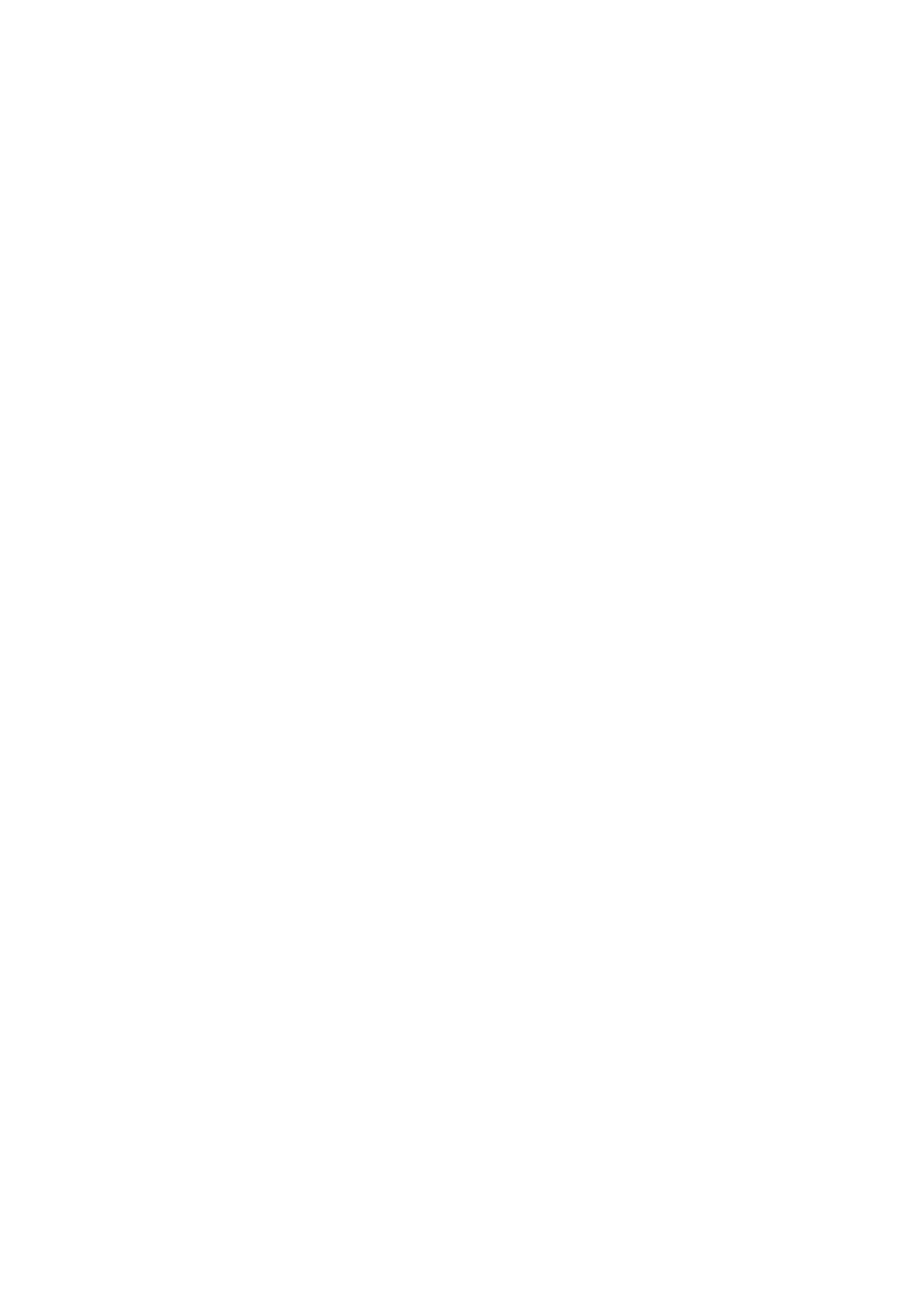**\_\_\_\_\_\_\_\_\_\_\_\_\_** 

# **SIGRID-3: A VECTOR ARCHIVE FORMAT FOR SEA ICE CHARTS**

Developed by the International Ice Charting Working Group's Ad Hoc Format Team<sup>[1](#page-2-0)</sup> for the WMO "Global Digital Sea Ice Data Bank" project

WMO/TD-No. 1214

#### 2004

# **JCOMM Technical Report No. 23**

<span id="page-2-0"></span><sup>&</sup>lt;u>nect</u><br><sup>1</sup> From the Arctic and Antarctic Research Institute, Vasily Smolyanitsky, Yuri Scherbakov, and Viktor Porubaev; from the Canadian Ice Service, Richard Chagnon and John Falkingham; from the Danish Meteorological Institute, Henrik Steen Andersen and Morten Lind; from the U.S. National Ice Center, Jonathan Hasse, Doug Lamb, and Paul Seymour; from the U.S. National Snow and Ice Data Center, Florence Fetterer.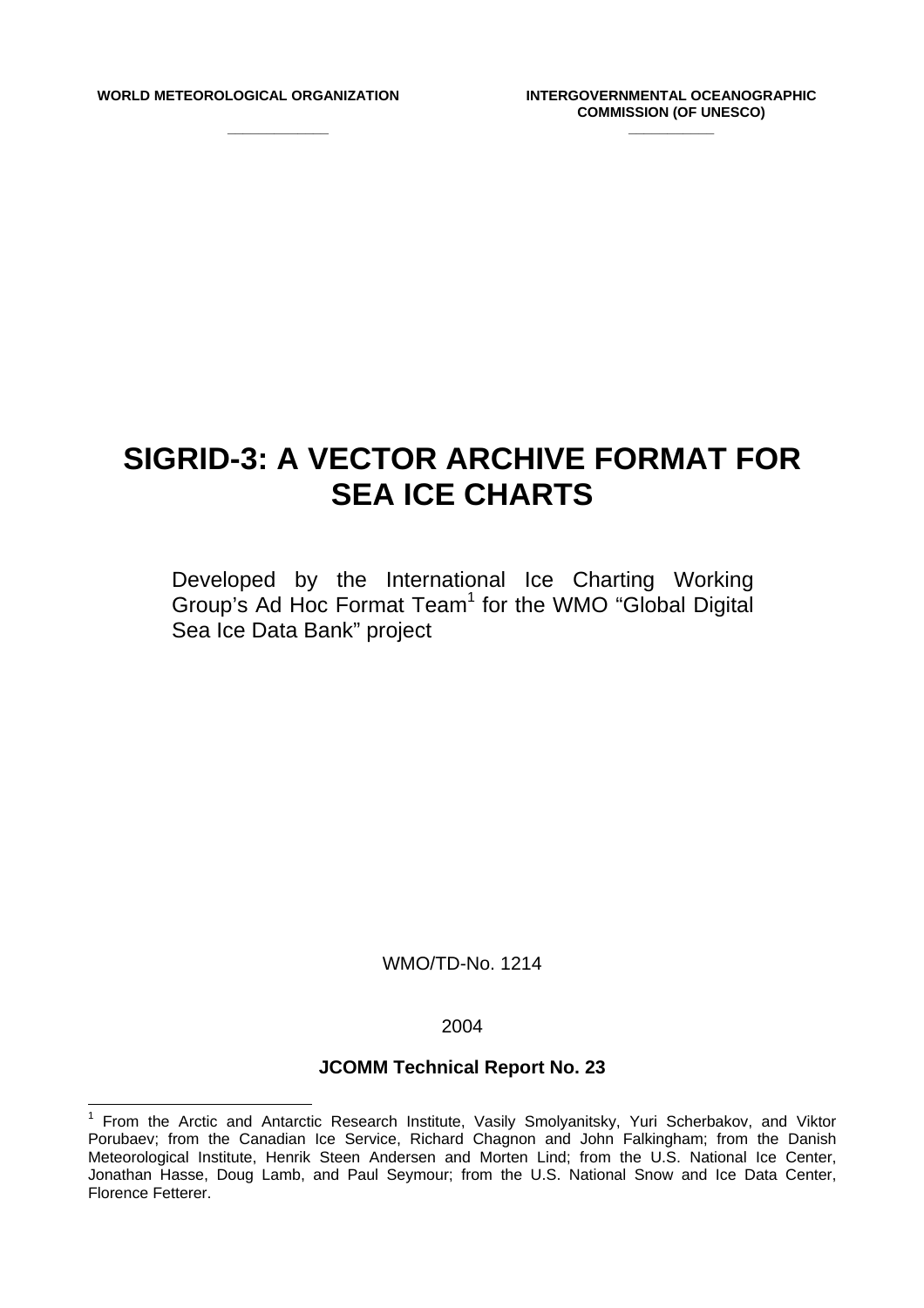# N O T E

The designations employed and the presentation of material in this publication do not imply the expression of any opinion whatsoever on the part of the Secretariats of the Intergovernmental Oceanographic Commission (of UNESCO), and the World Meteorological Organization concerning the legal status of any country, territory, city or area, or of its authorities, or concerning the delimitation of its frontiers or boundaries.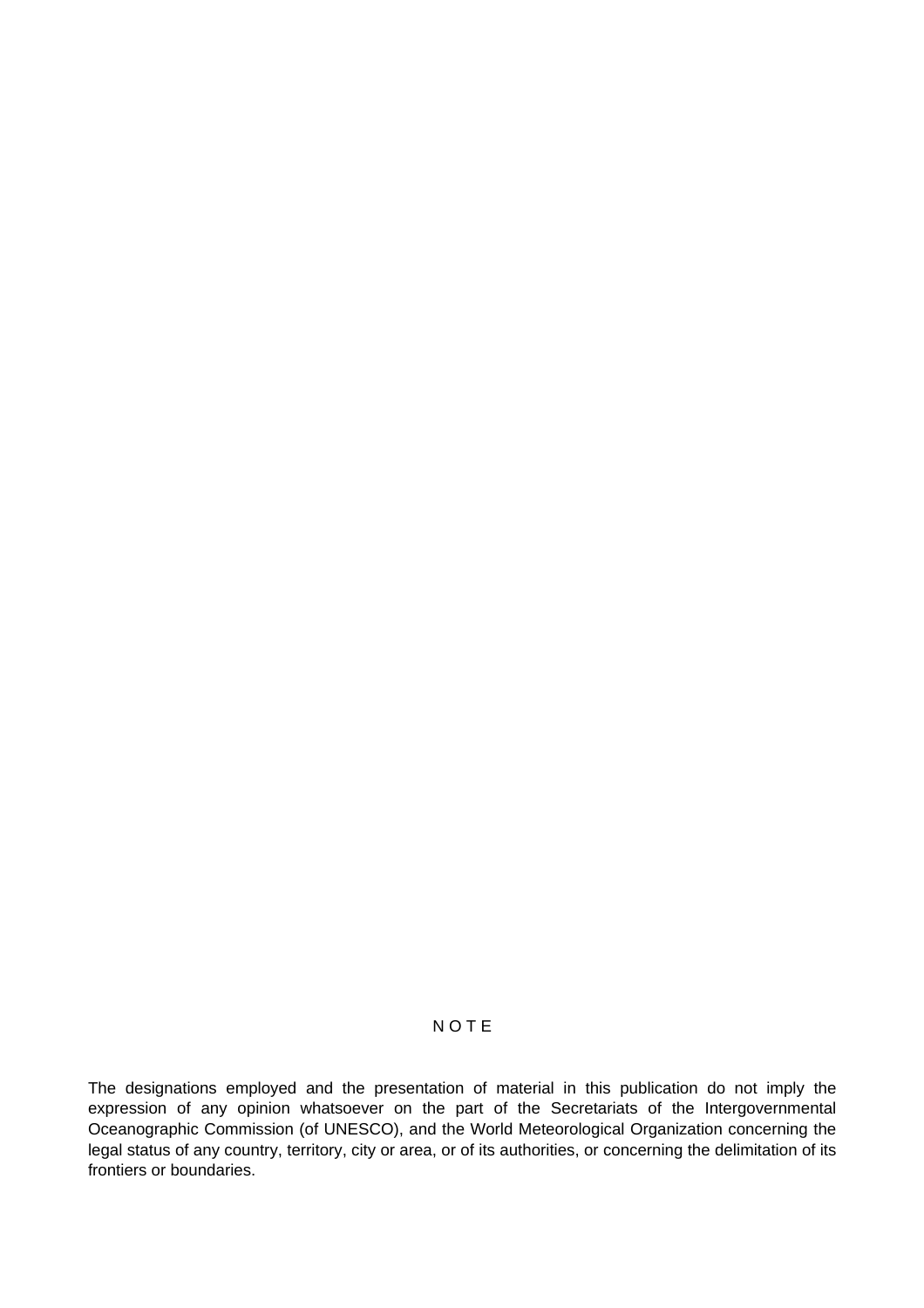# **Contents**

| $\mathbf{1}$<br>1.1                                                                       |  |
|-------------------------------------------------------------------------------------------|--|
|                                                                                           |  |
|                                                                                           |  |
| 1.2                                                                                       |  |
|                                                                                           |  |
| $2^{\circ}$                                                                               |  |
| 2.1                                                                                       |  |
| 2.2                                                                                       |  |
| 2.3                                                                                       |  |
| 2.4                                                                                       |  |
| 2.5                                                                                       |  |
|                                                                                           |  |
| 3                                                                                         |  |
| 3.1                                                                                       |  |
|                                                                                           |  |
|                                                                                           |  |
| 3.2                                                                                       |  |
|                                                                                           |  |
|                                                                                           |  |
|                                                                                           |  |
|                                                                                           |  |
| $\overline{4}$                                                                            |  |
| 4.1                                                                                       |  |
| 4.2                                                                                       |  |
| Appendix 1. SIGRID-3, earlier SIGRID versions, discrepancies in use and references  12    |  |
|                                                                                           |  |
|                                                                                           |  |
|                                                                                           |  |
|                                                                                           |  |
| Table 4.1 Concentration codes for variable identifiers CT, CA, CB, and CC.  16            |  |
| Table 4.2 Thickness of ice or stage of development codes for variable identifiers SA, SB, |  |
|                                                                                           |  |
| Table 4.3 Form of ice codes for variable identifiers FA, FB, FC, and CF17                 |  |
|                                                                                           |  |
|                                                                                           |  |
|                                                                                           |  |
|                                                                                           |  |
|                                                                                           |  |
|                                                                                           |  |
|                                                                                           |  |
|                                                                                           |  |
|                                                                                           |  |
|                                                                                           |  |
|                                                                                           |  |
|                                                                                           |  |
|                                                                                           |  |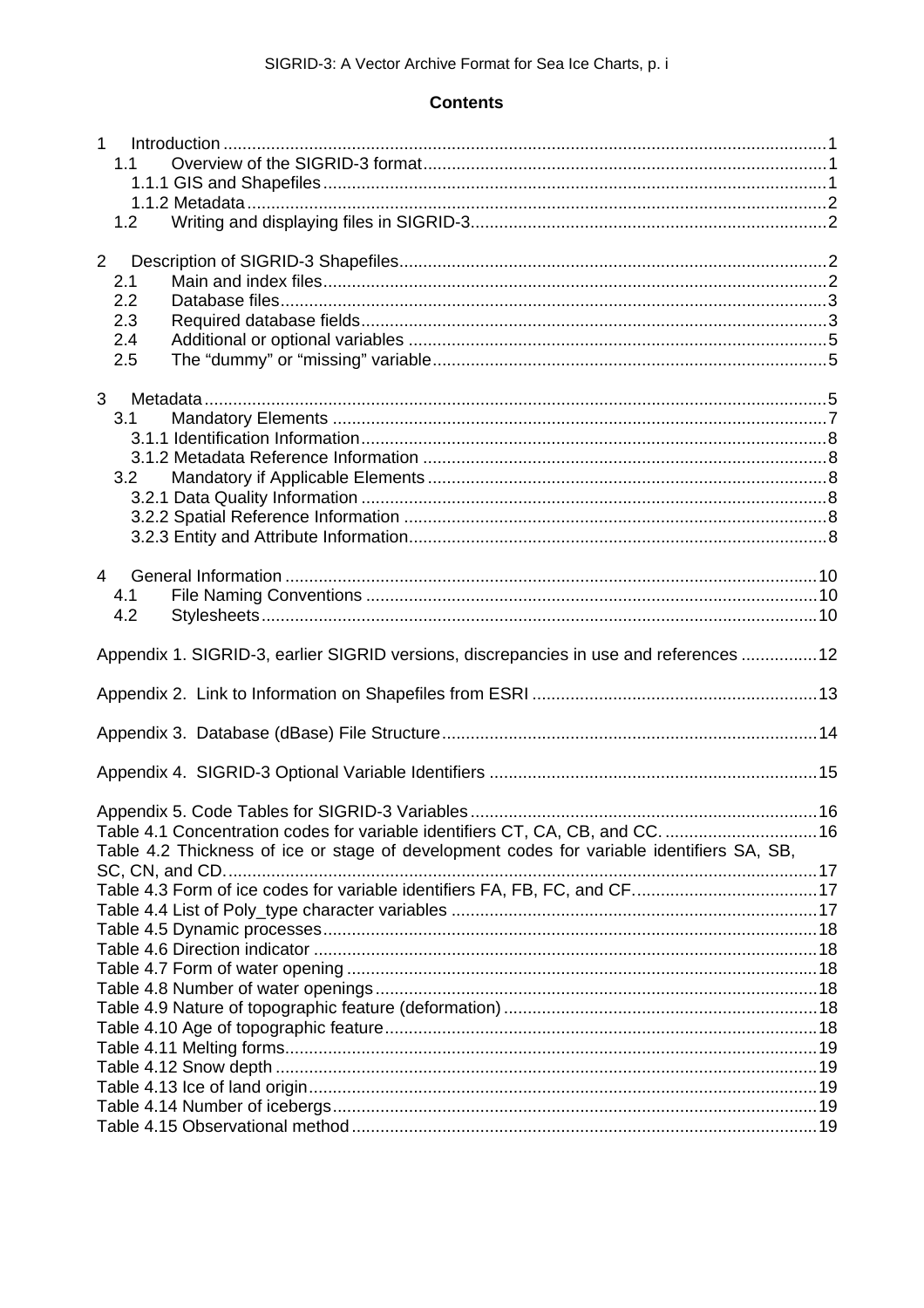# <span id="page-5-0"></span>**1 Introduction**

Through the International Ice Charting Working Group (IICWG), the world's ice centers developed a vector format for archiving digital ice charts. The ice centers most actively involved in this effort are the Arctic and Antarctic Research Institute, Russia (AARI), the Canadian Ice Service (CIS), the Danish Meteorological Institute (DMI), and the U.S. National Ice Center (NIC). This new archive format joins the current World Meteorological Organization (WMO) standards for ice charts in the Global Digital Sea Ice Data Bank (GDSIDB). WMO ice chart archive formats are the Sea Ice Grid (SIGRID) format developed in 1981 and formalized in 1989, and its successor SIGRID-2. The vector format defined in this document, SIGRID-3, joins SIGRID and SIGRID-2 as standard WMO formats.

SIGRID-3 is based on a format called "shapefile." The shapefile format is an open vector file format (see Appendix 2 for more information). In contrast to raster formats such as SIGRID-2, where ice characteristics are represented on a grid, vector formats represent features (such as areas of ice outlined on a chart) as a series of vertices that define the outline of the feature in space. An associated list of attributes (such as the concentration, stage of development, and form of ice within) characterizes ice within the outlined area.

Storing ice chart data in vector format rather than raster format has advantages. The vector file preserves all of the information in the original chart, and charts can be re-projected or re-scaled without loss of information. It is also possible to convert a vector product to raster if necessary. These qualities make the vector format attractive to the researchers who are the main users of the GDSIDB. In addition, charts in SIGRID-3 format will be easy for ice centers to produce using many of the current production systems that employ Geographical Information Systems (GIS). Shapefiles can be produced without commercial GIS software but this requires the development of custom software.

# <span id="page-5-1"></span>*1.1 Overview of the SIGRID-3 format*

This document describes the SIGIRD-3 format so that it may be understood by a variety of users and implemented by chart-producing ice centers or services. SIGRID-3 evolved from earlier SIGRID formats and incorporates much of their content (see Appendix 1 for notes on earlier SIGRID formats and their application in SIGRID-3). For example, SIGRID variable identifiers such as "CT" for total concentration are used in SIGRID-3. While all SIGRID variable identifiers may be used in SIGRID-3, those that are commonly used are required, such as concentration, stage of development, and form. Users familiar with SIGRID encoding of ice chart information will therefore find that they are already familiar with how ice is described in SIGRID-3.

A chart encoded in SIGRID-3 has two main components: the chart information itself in shapefile format, and metadata describing the chart.

#### <span id="page-5-2"></span>1.1.1 GIS and Shapefiles

Some definitions may be helpful to readers who are not familiar with GIS or vector formats.

**Feature**: A representation of a geographic object that has both a spatial representation (a "shape") and a set of attributes. In an ice chart, an ice area feature is a polygon that is often described using the "egg code." In addition to polygons, other feature types that may appear in ice charts are lines and points.

**Vector**: A coordinate-based  $(x,y)$  data structure used to represent geographic features using one or more vertices.

**Topology**: The spatial relationship between connecting or adjacent features.

**Shapefile**: An open (non-proprietary) spatial data format developed by Environmental Systems Research Institute (ESRI) to store non-topological geometry and attribute information for the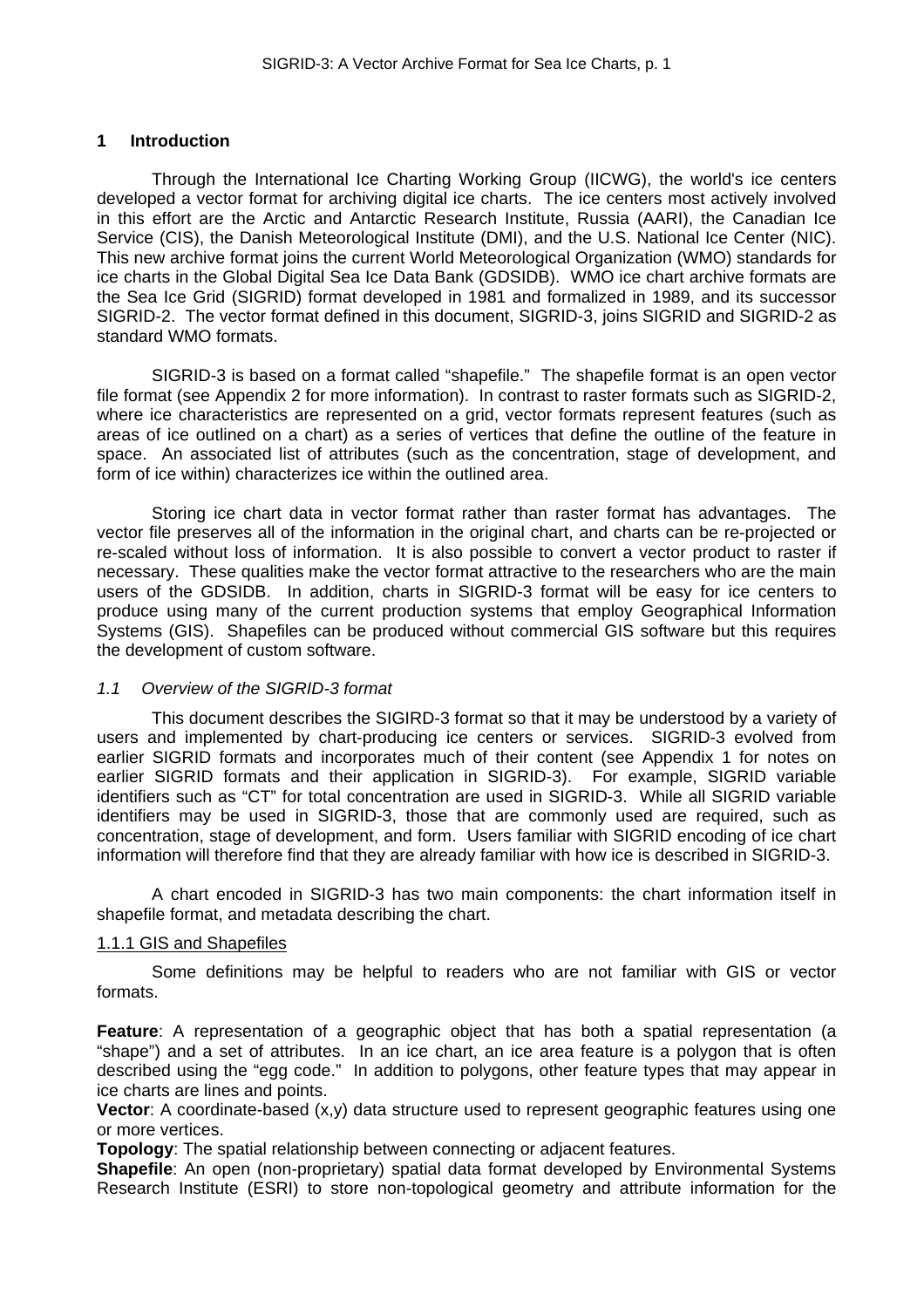spatial features in a data set. Feature geometry is stored as a shape comprising a set of vector coordinates. At least three files are needed to represent data in shapefile format.

Note that shapefiles can be created using ESRI GIS software. Readers may be familiar with the proprietary ESRI "e00" file export format. Some differences between e00 files and shapefiles are that while only one e00 file is needed to completely describe an ice chart, including topology, at least three files are needed for each shapefile format ice chart, and a shapefile rendition of an ice chart does not include topology.

A shapefile consists of three core files (but may include several optional files). Each file in the set shares the shapefile name with a different extension. The main file (\*.shp) stores shape geometry and must always have an index file  $(*.$ shx). A database file  $(*.$ dbf) stores all the attributes of the shapes in the main file.

#### <span id="page-6-0"></span>1.1.2 Metadata

SIGRID-3 uses the widely accepted, public domain eXtensible Markup Language (XML) for metadata (information on the ice chart and how it was generated). A file in XML stores the metadata that pertains to each ice chart. Metadata includes projection, location, keywords, and contact information. A file in XML can be read using a web browser, and it is easy to make it available for searches via the Internet.

To archive a chart in SIGRID-3, four files are required: three for the ice chart in shapefile format and one for the metadata in XML format (all described in the following sections).

#### <span id="page-6-1"></span>*1.2 Writing and displaying files in SIGRID-3*

At present, shapefiles are being produced by the Canadian Ice Service using ESRI ArcGIS software, the Danish Meteorological Institute using ESRI ArcView software, and the U.S. National Ice Center using ESRI ArcGIS software. Contact the ice services directly for information regarding shapefile production. Shapefiles may also be produced without commercial software using custom software developed for that purpose.

A chart in SIGRID-3 shapefile format may be viewed using one of the ESRI products: ArcExplorer (available free of charge) or ArcGIS. Several other GIS and image processing software products have import utilities for handling shapefiles.

A basic understanding of GIS software packages on the part of producers and users of SIGRID-3 shapefiles is assumed and details are not given here. For detailed descriptions of tools and functions in ArcView or other GIS software, the user should refer to the software documentation.

#### <span id="page-6-2"></span>**2 Description of SIGRID-3 Shapefiles**

This description provides an overview of the shapefile format as implemented in SIGRID-3. Programmers and others requiring a detailed technical description of shapefiles are referred to the ESRI document " ESRI Shapefile Technical Description," referenced in Appendix 2.

#### <span id="page-6-3"></span>*2.1 Main and index files*

When in a GIS display, the shapefile will portray the continental shoreline, islands, and all the ice lines as drawn by the analyst. This positional information about coastlines and ice is stored as shapes in the first file of the shapefile set, the main file (\*.shp). Each record in the main file describes a shape with a list of vertices. The index file (\*.shx) links shapes to their attributes. Attributes are stored in a database file (\*.dbf), in a one-to-one relationship with shapes.

Note that points and lines, as well as polygons, are features that can be encoded using shapefiles. This description of SIGRID-3 covers only polygons. A description that includes the treatment of points and lines may be added later in a revision. Each feature type used (polygon,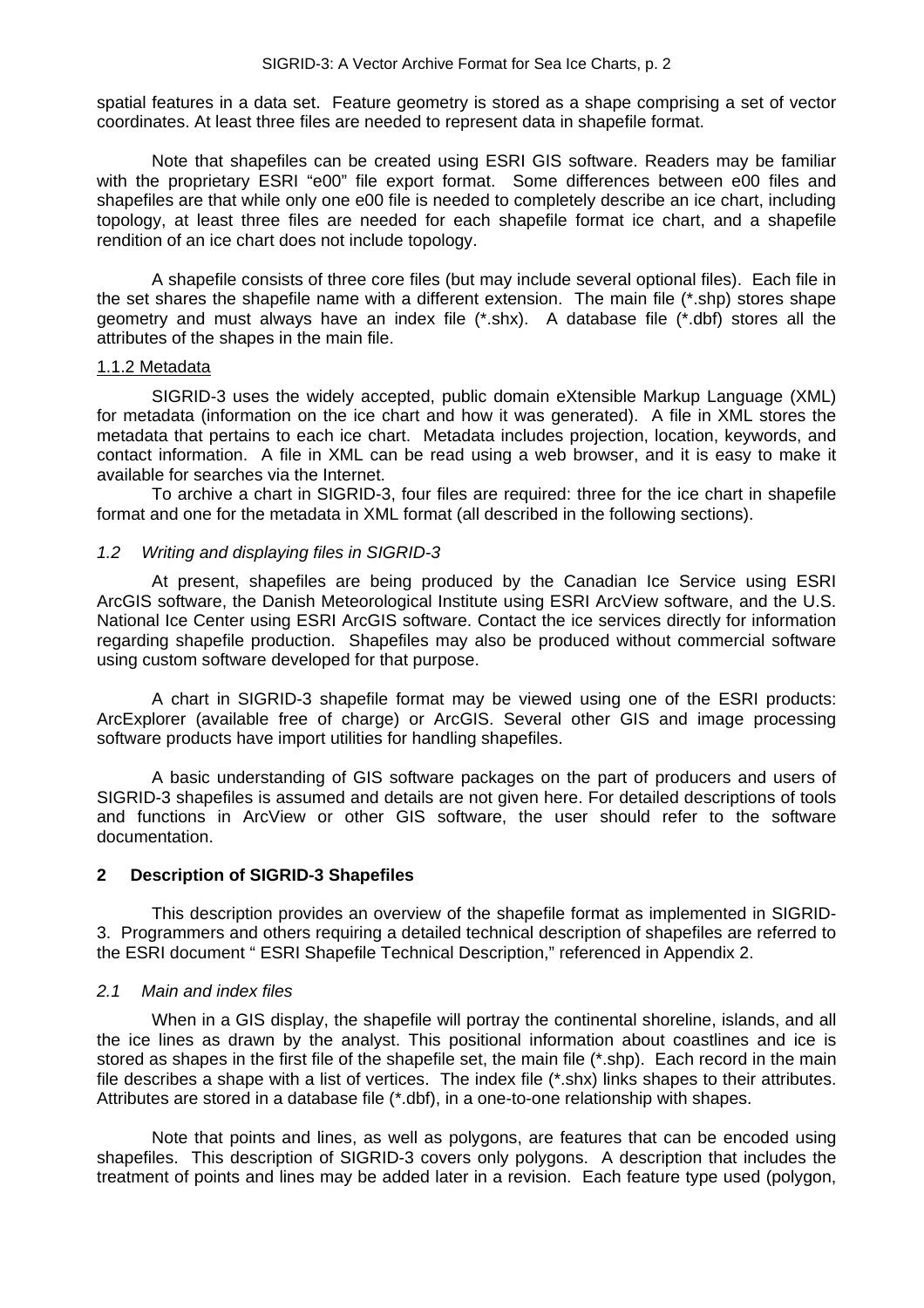point, and line) requires a separate shapefile set, therefore using all three types for a single ice chart necessitates nine shapefile files.

#### <span id="page-7-0"></span>*2.2 Database files*

The database file (\*.dbf) stores the attribute information for each polygon. This file is in dBase format, which is a format originally held by Borland, Inc., and used by ESRI in shapefile production. Conceptually, it is easiest to think of the dBase file as a table in which every row corresponds to a different polygon on the ice chart, and columns (fields) contain attributes describing the ice in the form of SIGRID variables. Figure 1 illustrates the structure of a dBase file and its relationship to ice chart polygons. The dBase file can be directly accessed by reading the header record and the attribute record, or can be viewed in a columnar format using ESRI software, Microsoft Excel, or a number of other object-oriented or relational database software packages. The dBase file must have the same prefix as the main and index files, and it must contain a record of SIGRID-3 attributes for each polygon. These records must be in the same order as their corresponding polygons in the main file.

Appendix 3 gives a detailed description of the structure of a dBase file, with information on header and record length that will allow programmers to work with dBase files. The dBase file is accessed as two lines of input: a header, followed by a line containing every polygon record without field separators or record terminators.

#### <span id="page-7-1"></span>*2.3 Required database fields*

The database file consists of a set of mandatory and optional fields. As a minimum, all mandatory fields must be created and all fields present in the database file must be described in the metadata file (see Section 3). It is important that the sequence, naming, type and length of the individual fields follow the layout defined in Table 1. The easiest way to create the database file is to use software capable of creating shapefiles, but it is also possible to create database files by database software or custom software. See the reference listed in Appendix 2 for more information.

Table 1 lists the sixteen fields required in a SIGRID-3 dBase file, along with the mandatory size, name and type for each field. SIGRID-3 is different from previous SIGRID versions in that it requires use of a specific set of ice characteristics. Total Concentration (CT) is followed by partial concentrations of the first, second, and third thickest ice (CA, CB, and CC) along with their respective stages of development (SA, SB, and SC) and form (FA, FB, FC). The next three fields are used for variables depicting the stage of development of ice thicker than that reported in SA, but having a concentration of less than  $1/10<sup>th</sup>$  (CN), the stages of development of any remaining class of ice (CD), and the predominant and secondary form of ice (CF, see usage notes in Appendix 1).

The final mandatory field is used to identify the surface type of the polygon. Using a single character, polygons are identified as depicting water, land, ice, ice shelf, or no data. Water polygons are defined as those that are sea ice free: polygons containing any concentration of sea ice greater than zero are coded as ice polygons. An ice shelf is a floating ice sheet of considerable thickness attached to the coast. The characters for each type are listed in Appendix 5, Table 4.4.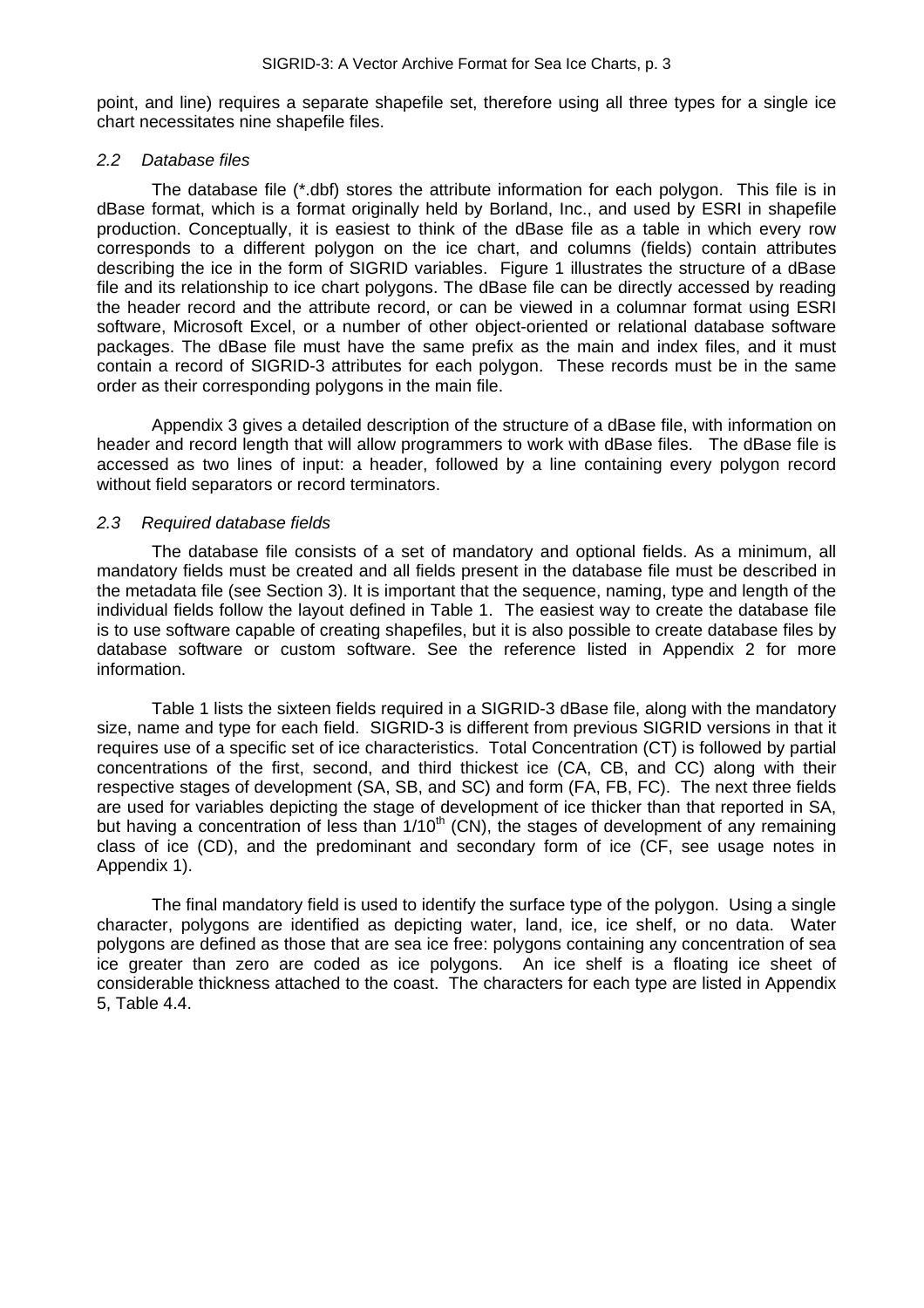

SIGRID-3: A Vector Archive Format for Sea Ice Charts, p. 4

**Figure 1**. Illustration of the linkage between records in a dBase file and polygon attributes.

The Area and Perimeter fields contain the area and perimeter of each polygon, in units that are the same as those used for the projection. For example, for shapefiles from CIS and NIC, where a polar stereographic projection is used, these units are meters. For shapefiles from DMI, units are in degrees.)

The Code Table Reference column in Table 1 refers to code tables given in Annex 3 of SIGRID (WMO, 1989), and included in this document (with minor changes) as Appendix 5. The Code Figure columns in the code tables give the values that the ice services will use to fill a given variable field, depending on the ice conditions present.

| Column<br>or Field<br>number | Column or<br>Field name | Data<br><b>Type</b>                   | Length<br>(bytes) | Begin/End<br><b>Byte</b> | Code Table<br>Reference | Ice Variable<br>Description              |
|------------------------------|-------------------------|---------------------------------------|-------------------|--------------------------|-------------------------|------------------------------------------|
|                              | <b>AREA</b>             | Double<br>precisio<br>n binary        | 20                | $2 - 21$                 |                         |                                          |
| 2                            | PERI-<br><b>METER</b>   | <b>Double</b><br>precisio<br>n binary | 20                | $22 - 41$                |                         |                                          |
| $\overline{3}$               | <b>CT</b>               | Text                                  | 2                 | 42-43                    | Table 4.1               | Total concentration                      |
| $\overline{4}$               | СA                      | Text                                  | 2                 | 44-45                    | Table 4.1               | Partial concentration<br>of thickest ice |
| 5                            | SА                      | Text                                  | 2                 | 46-47                    | Table 4.2               | Stage of development<br>of thickest ice  |
| 6                            | FA                      | Text                                  | 2                 | 48-49                    | Table 4.3               | Form of thickest ice                     |

**Table 1.** Mandatory columns (fields) in the SIGRID-3 database file.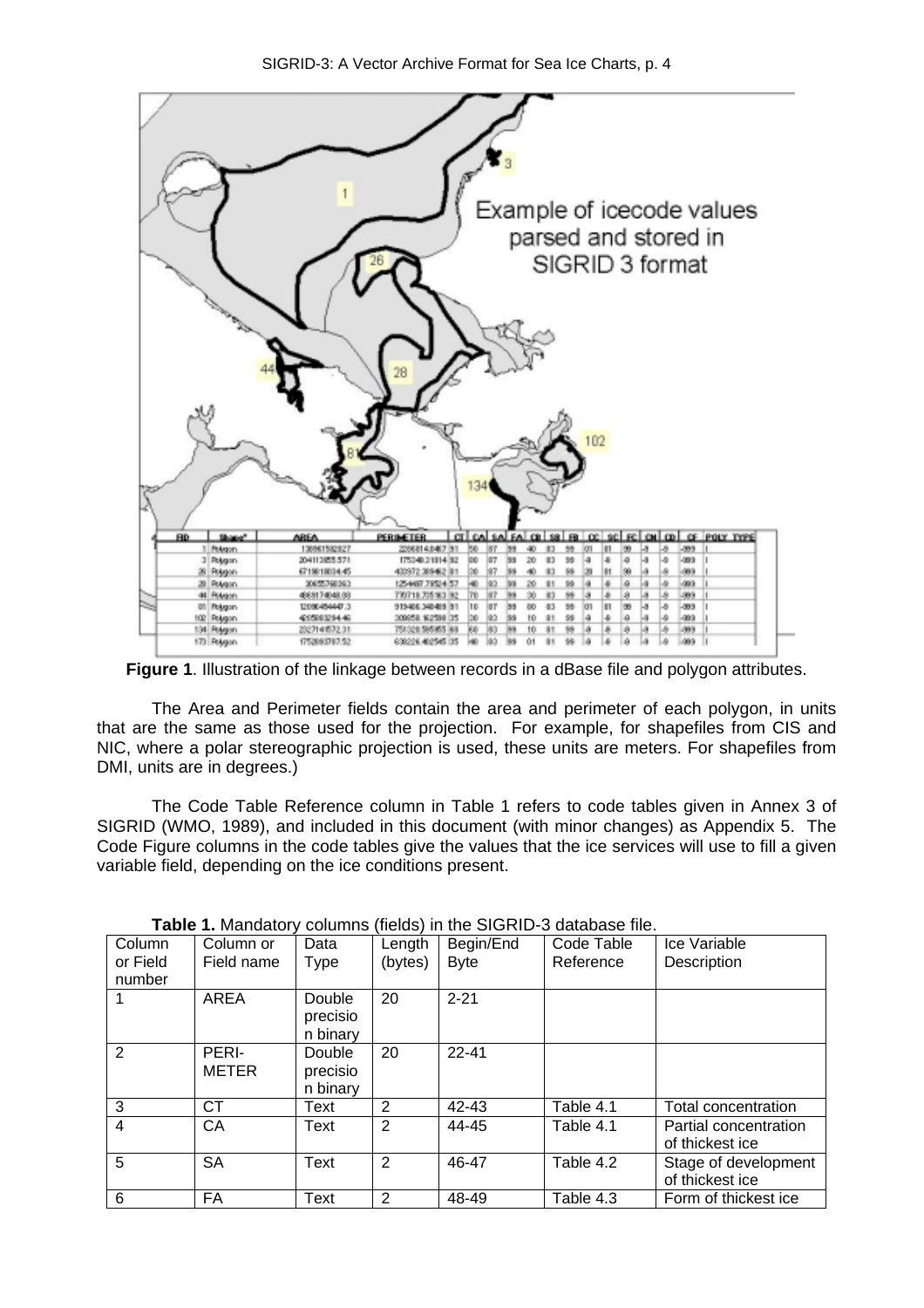| $\overline{7}$ | <b>CB</b>       | Text        | 2              | $50 - 51$ | Table 4.1    | Partial concentration  |
|----------------|-----------------|-------------|----------------|-----------|--------------|------------------------|
|                |                 |             |                |           |              | of second thickest ice |
| 8              | <b>SB</b>       | Text        | $\overline{2}$ | 52-53     | Table 4.2    | Stage of development   |
|                |                 |             |                |           |              | of second thickest Ice |
| 9              | <b>FB</b>       | <b>Text</b> | $\overline{2}$ | 54-55     | Table 4.3    | Form of second         |
|                |                 |             |                |           |              | thickest ice           |
| 10             | <b>CC</b>       | <b>Text</b> | $\overline{2}$ | 56-57     | Table 4.1    | Partial concentration  |
|                |                 |             |                |           |              | of the third thickest  |
|                |                 |             |                |           |              | ice                    |
| 11             | <b>SC</b>       | <b>Text</b> | $\overline{2}$ | 58-59     | Table 4.2    | Stage of development   |
|                |                 |             |                |           |              | of third thickest ice  |
| 12             | FC              | Text        | $\overline{2}$ | 60-61     | Table 4.3    | Form of third thickest |
|                |                 |             |                |           |              | ice                    |
| 13             | <b>CN</b>       | <b>Text</b> | $\overline{2}$ | 62-63     | Table 4.2    | Stage of development   |
|                |                 |             |                |           |              | of ice thicker than SA |
|                |                 |             |                |           |              | but with concentration |
|                |                 |             |                |           |              | less then 1/10         |
| 14             | <b>CD</b>       | Text        | 2              | 64-65     | Table 4.2    | Stage of development   |
|                |                 |             |                |           |              | of any remaining       |
|                |                 |             |                |           |              | class of ice           |
| 15             | $\overline{CF}$ | <b>Text</b> | 4              | 66-69     | Table 4.3    | Predominant and        |
|                |                 |             |                |           |              | secondary forms of     |
|                |                 |             |                |           |              | ice                    |
| 16             | Poly_type       | <b>Text</b> | $\mathbf{1}$   | 70        | Table 4.4    |                        |
| 1755           | Optional        | Text        |                |           | Tables 4.5 - |                        |
|                | fields, see     |             |                |           | 4.15         |                        |
|                | Appendix 4      |             |                |           |              |                        |
|                |                 |             |                |           |              |                        |
|                | Table 3.3.      |             |                |           |              |                        |

SIGRID-3: A Vector Archive Format for Sea Ice Charts, p. 5

# <span id="page-9-0"></span>*2.4 Additional or optional variables*

Ice services may choose to archive additional information using columns placed after the section of required columns. The additional variables are not limited to ice data, but may record information such as snow, temperature, observation method or source. When the optional variables are defined in SIGRID (WMO, 1989; see the list in Tables 4.5 - 4.15 of Appendix 5) and are taken from SIGRID (WMO, 1989) they must be labeled with WMO SIGRID variable identifiers (Appendix 4). Additional variables must be defined in the XML metadata (see "Entity\_and\_Attribute\_Information" in Table 3). The dBase format places limitations on size: the maximum number of fields is 255, maximum length of a field name is 10 characters, and maximum length of a string is 254 characters.

# <span id="page-9-1"></span>*2.5 The "dummy" or "missing" variable*

Any mandatory ice field that is not used must be filled with a dummy variable of –9. The presence of –9 makes it clear that the field is deliberately not used. If the polygon type is not "I," fields other than poly\_type will be filled with blanks.

# <span id="page-9-2"></span>**3 Metadata**

Metadata files contain important descriptive information about associated chart data. The Ad Hoc Format Working Group chose to use a format for SIGRID-3 that is sanctioned by the U.S. Federal Geographic Data Committee (FGDC): the Content Standard for Digital Geospatial Metadata (CSDGM). Some advantages of this format (hereafter referred to as the FGDC standard, or FGDC-compliant metadata) are that it is becoming widely used internationally, it is specially designed to accurately describe geospatial data, and tools for creating, validating, and displaying FGDC compliant metadata are available. FGDC metadata has standard field names with information needed to search for spatial data over a network or through a data set clearinghouse. Information on metadata in general and on working with the FGDC standard can be found on the FGDC web site [\(http://www.fgdc.gov/metadata/metadata.html\)](http://www.fgdc.gov/metadata/metadata.html).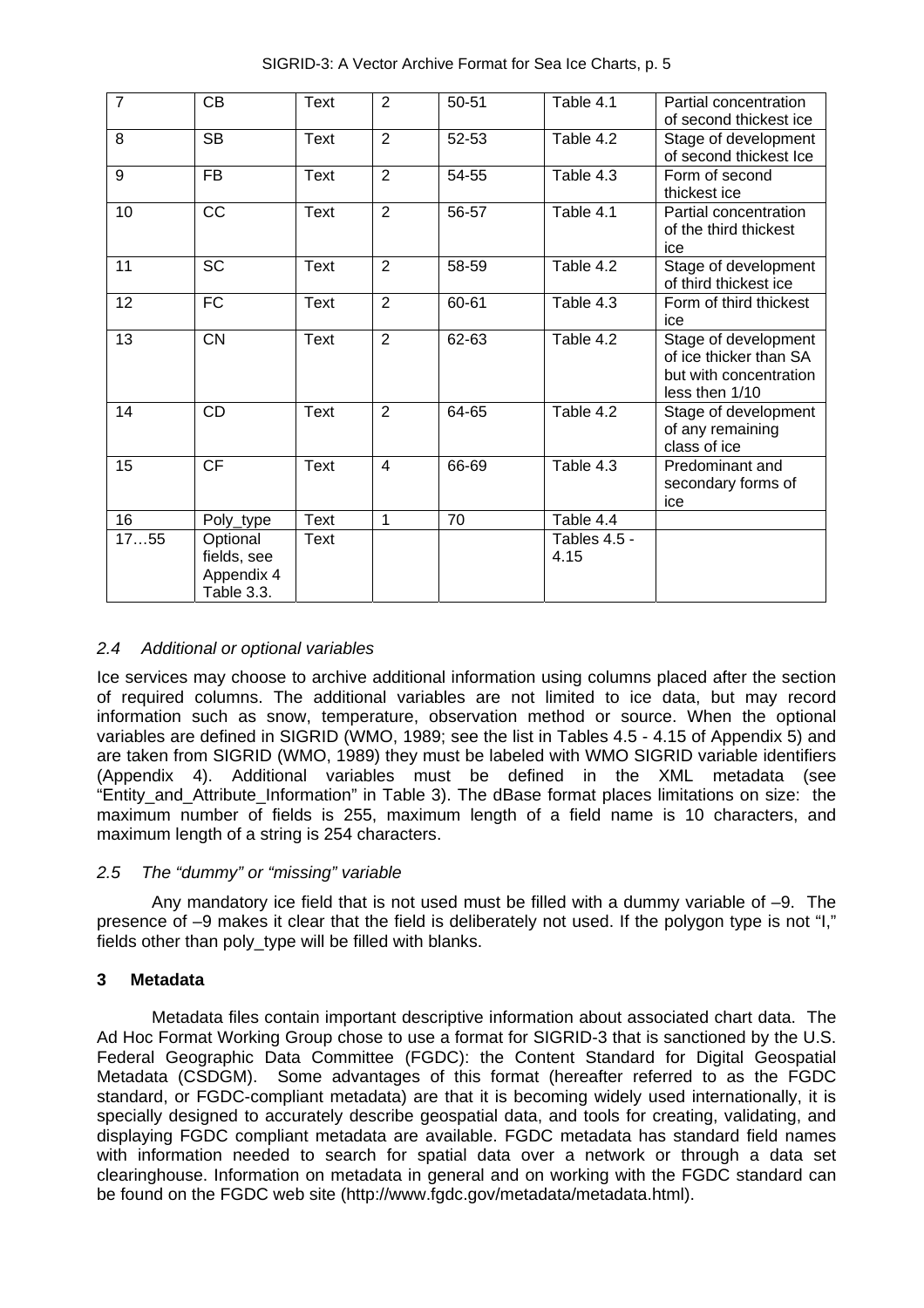FGDC coordinates the development of the U.S. National Spatial Data Infrastructure (NSDI). The NSDI develops policies, standards, and procedures for U.S. organizations to produce and share geographic data. The U.S. National Ice Center must follow the FGDC format. The International Organization for Standardization (ISO) coordinates the international development of policies, standards, and procedures for the production and distribution of geographic data. Under ISO/TC 211, ISO members are continuing to develop the ISO/TC 211 standardization of geographic data. Project 19115 of TC 211 specifically deals with metadata. Since the United States is a member of ISO, FGDC metadata will eventually be harmonized with the ISO standard. Adopting the FGDC standard for SIGRID-3 will minimize the steps needed to make SIGRID-3 ISO compliant.

Extensible Markup Language (XML) provides a powerful way of documenting, defining, and communicating the metadata about each ice chart. An additional benefit of XML is that XML allows metadata to be easily communicated over the Internet. XML may be challenging to use initially but its benefits are significant. XML, like HTML, is a descendent of the mark-up language SGML developed in the early 1980s. These mark-up languages are not programming languages but are written in text. XML documents are intended to be used with stylesheets (see Section 4.2) and viewed with a browser. If viewed as plain text using a word processing program, the document's mark-up language tags will be visible. Note that ArcGIS can read FGDC compliant XML files directly, when the XML file name includes the extensions ".shp.xml"(for example, "shapefilename.shp.xml").

XML provides structure to a metadata document while at the same time describing that document's content. For example, projection information will always be located within the same set of XML tags. Those tags will always be the same for each chart and unique from every other tag used in the XML document. The structure of a FGDC standard SIGRID-3 metadata file is illustrated in Tables 2 and 3. (The XML tags are not displayed.). Tables 2 and 3 illustrate parts of a single metadata file. Examples of complete SIGRID-3 metadata files from the ice centers, along with lists of acceptable keywords, will be posted on the GDSIDB web sites (<http://nsidc.org/noaa/gdsidb/>and [http://www.aari.nw.ru/gdsidb/gdsidb\\_2.html\)](http://www.aari.nw.ru/gdsidb/gdsidb_2.html).

A Document Type Declaration (DTD) file defines the document structure with a list of legal elements. It thereby provides a schema for metadata that can be used to validate the metadata. For instance, use of a DTD with an XML metadata editor matches fields in the metadata file against acceptable keywords and formats for that field. The GDSIDB plans to develop its own DTD that checks metadata for acceptable keywords in metadata fields such as Originator (DMI, AARI, ….), Theme (Sea Ice,…), and Place (Arctic, Baltic, Greenland,…).

**Table 2.** The upper half of a FGDC standard SIGRID-3 metadata file, as it would appear displayed in a browser, and using a stylesheet (XML tags are not shown). Fields that should be filled in are indicated by **bold** text. Notes on usage that are not part of the metadata file are in brackets ("{…}"). Examples of metadata files from various ice centers are posted on the GDSIDB web sites (<http://nsidc.org/noaa/gdsidb/>and http://www.aari.nw.ru/gdsidb/gdsidb 2.html). Table 2 and Table 3 are only examples, different tools for creating or displaying FGDC compliant metadata may have slightly different fields in a different order.

| Identification Information:                                                              |
|------------------------------------------------------------------------------------------|
| Citation:                                                                                |
| Citation Information:                                                                    |
| Originator:                                                                              |
| <b>Publication Date:</b>                                                                 |
| Title: Organization-Code_Region-Name_YYYYMMDD_feature-type_version {This field is filled |
| with the shapefile name, in the format shown}                                            |
| Description:                                                                             |
| Abstract:                                                                                |
| <b>Purpose:</b>                                                                          |
| Supplemental_Information: {Supplemental information is not required}                     |
| Time Period of Content:                                                                  |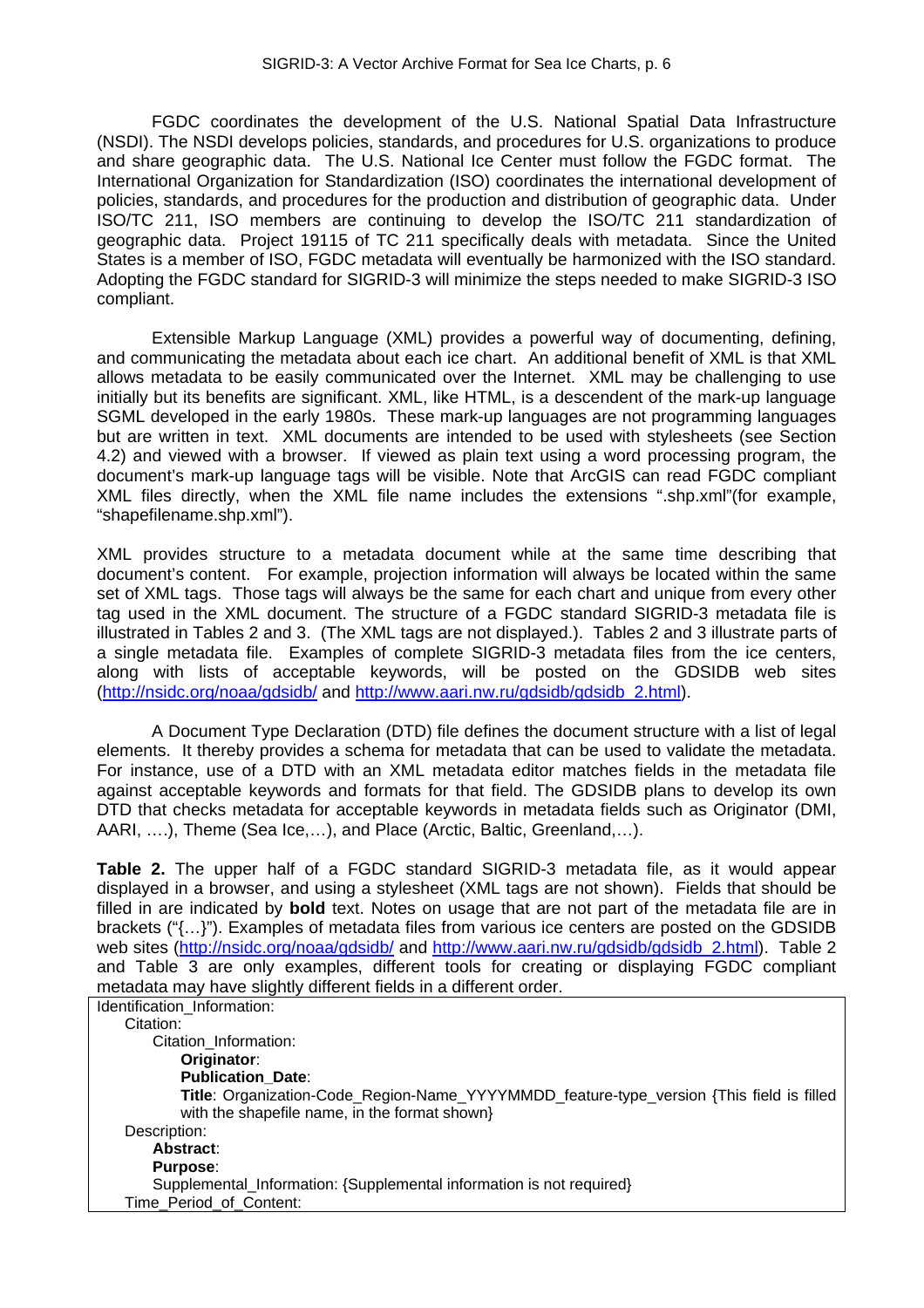| Time_Period_Information:                                                                        |
|-------------------------------------------------------------------------------------------------|
| Range_of_Dates/Times:                                                                           |
| <b>Beginning_Date:</b>                                                                          |
| Ending_Date:                                                                                    |
| <b>Currentness_Reference:</b>                                                                   |
| Status:                                                                                         |
| Progress:                                                                                       |
| Maintenance_and_Update_Frequency:                                                               |
| Spatial_Domain:                                                                                 |
| Bounding_Coordinates:                                                                           |
| West_Bounding_Coordinate: {Western-most coordinate of the limit of coverage expressed in        |
| longitude. $\}$                                                                                 |
| East_Bounding_Coordinate: {Eastern-most coordinate of the limit of coverage expressed in        |
| longitude. $\}$                                                                                 |
| North_Bounding_Coordinate: {Northern-most coordinate of the limit of coverage expressed         |
| in latitude. $\}$                                                                               |
| South_Bounding_Coordinate: {Southern-most coordinate of the limit of coverage expressed         |
| in latitude. $\}$                                                                               |
| Keywords:                                                                                       |
| Theme: {At least one theme keyword must be entered. The keywords below are examples.}           |
| Theme_Keyword_Thesaurus: none                                                                   |
| Theme_Keyword: Sea Ice                                                                          |
| Theme_Keyword: Sea Ice Maps                                                                     |
| Theme_Keyword: Pack Ice                                                                         |
| Theme_Keyword: Fast Ice                                                                         |
| Theme_Keyword: Marginal Ice Zone                                                                |
| Theme_Keyword: Ice Thickness                                                                    |
| Theme_Keyword: Ice Concentrations                                                               |
| Theme_Keyword: Ice Extent                                                                       |
| Theme_Keyword: Polynya                                                                          |
| Theme_Keyword: additional :theme keywords                                                       |
| Place: {At least one place keyword must be entered. The keyword below is an example.}           |
| Place_Keyword_Thesaurus: None                                                                   |
| Place_Keyword: Arctic                                                                           |
| <b>Access Constraints:</b>                                                                      |
| Use_Constraints:                                                                                |
| Metadata_Reference_Information:                                                                 |
| Metadata Date:                                                                                  |
| Metadata_Contact:                                                                               |
| Contact_Information:                                                                            |
| Contact_Organization_Primary:                                                                   |
| <b>Contact_Organization:</b>                                                                    |
| Contact_Address:                                                                                |
| Address_Type:                                                                                   |
| City:                                                                                           |
| State_or_Province:                                                                              |
| <b>Postal Code:</b>                                                                             |
| <b>Contact_Voice_Telephone:</b>                                                                 |
| Metadata_Standard_Name: FGDC Content Standards for Digital Geospatial Metadata {This field must |
| be filled with this text.}                                                                      |
| Metadata_Standard_Version: FGDC-STD-001-1998 {This field must be filled with this text.}        |
|                                                                                                 |

# <span id="page-11-0"></span>*3.1 Mandatory Elements*

When an XML editor is used to create the metadata file, the XML tags provide a series of blanks or questions that need to be answered for each data set. In the FGDC standard, several attributes are identified as mandatory fields (Tables 1 and 2). These attributes describe the data and the metadata.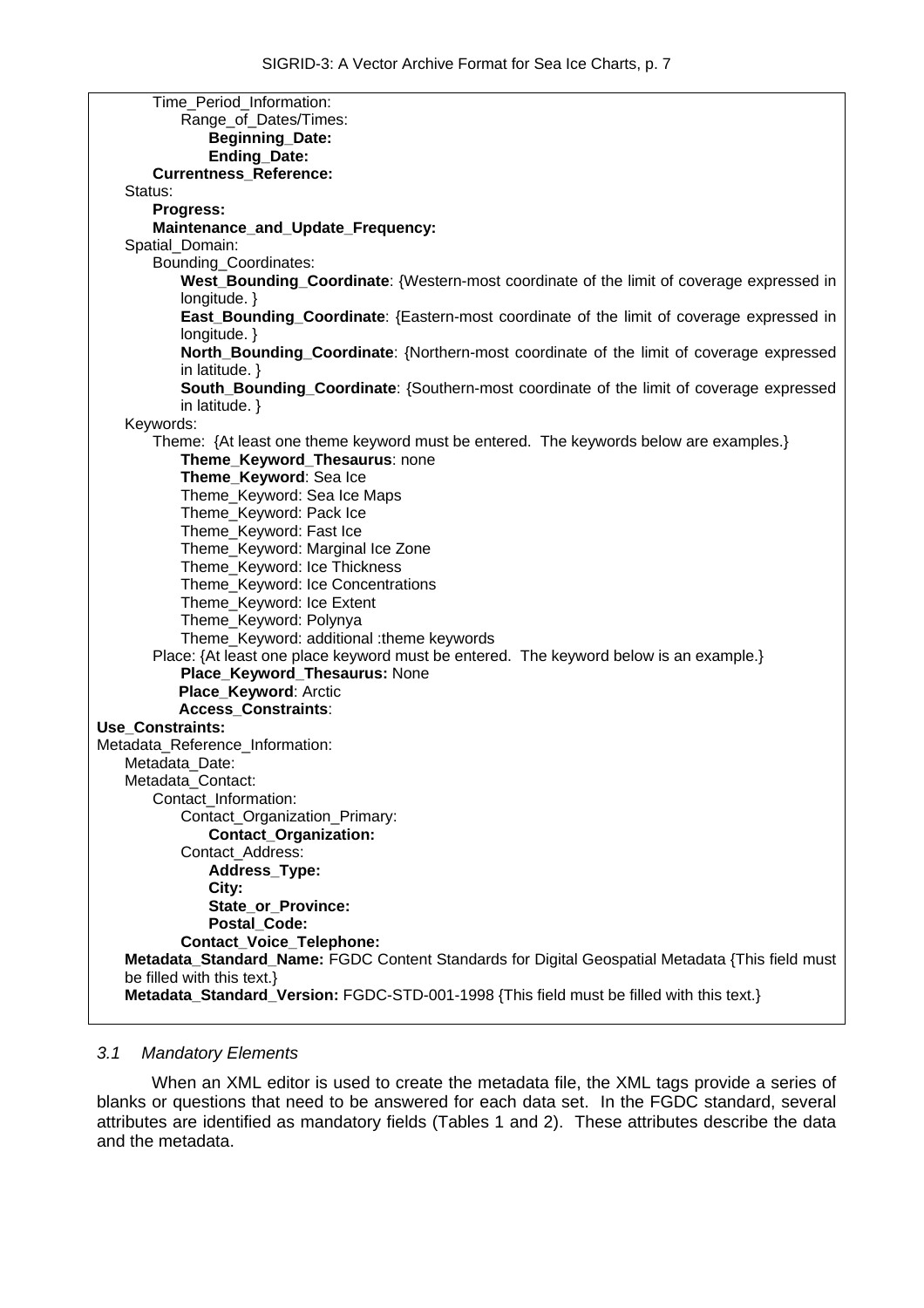## <span id="page-12-0"></span>3.1.1 Identification Information

Identification Information attributes describe some of the higher order information about the shapefile and the chart it represents. As Table 2 shows, Identification Information attributes provide information on the producer, location of the coverage, and date of origin. This list also includes the date, restrictions, region, and associated keyword attributes. Each center will assemble a suitable list of place keywords that must be consistent to all charts in a series.

#### <span id="page-12-1"></span>3.1.2 Metadata Reference Information

Metadata reference information provides additional information about the creator of the SIGRID-3 shapefile. If this contact information is the same for every part of the shapefile, this is the only location where it needs to be provided.

## <span id="page-12-2"></span>*3.2 Mandatory if Applicable Elements*

Several attributes are identified as mandatory in the FGDC model if they are applicable to the data set. SIGRID-3 requires three of these: data quality information, spatial reference information, and entity and attribute information.

## <span id="page-12-3"></span>3.2.1 Data Quality Information

Data quality elements describe the overall quality of the data. Data source type and date of acquisition can be repeated for the total number of different sources used to include both in-situ observations and remote sensed data.

## <span id="page-12-4"></span>3.2.2 Spatial Reference Information

The spatial reference element contains projection information, beginning with the projection name followed by all information needed to define the projection. This will generally include longitudes, parallels, units, datum name, and ellipsoid. If the projection is not a common projection, the equations used to define the projection should be included in this section.

#### <span id="page-12-5"></span>3.2.3 Entity and Attribute Information

This section is used to describe the contents of the individual dBase fields. It includes a subsection for all mandatory and any optional SIGRID variable identifiers. These must be in the same order as in the shapefile \*.dbf file.

**Table 3.** The lower half of a FGDC standard SIGRID-3 metadata file, as it would appear displayed in a browser, and using a stylesheet (XML tags are not shown). Fields that should be filled in are indicated by **bold** text. Notes on usage that are not part of the metadata file are in brackets ("{…}"). Examples of metadata files from various ice centers are posted on the GDSIDB web sites (<http://nsidc.org/noaa/gdsidb/>and http://www.aari.nw.ru/gdsidb/gdsidb 2.html). Table 2 and Table 3 are only examples, different tools for creating or displaying FGDC compliant metadata may have slightly different fields in a different order.

| Data_Quality_Information:                                                                |
|------------------------------------------------------------------------------------------|
| Logical_Consistency_Report: {quality-assurance comments}                                 |
| <b>Completeness_Report:</b> {comments about unknown or land regions}                     |
| Lineage: {This section should be repeated for each data source that went into the chart} |
| Source Information:                                                                      |
| Source Citation:                                                                         |
| Citation Information:                                                                    |
| Originator:                                                                              |
| <b>Publication Date:</b>                                                                 |
| Title:                                                                                   |
| Type_of_Source_Media: Type of First Source Media {electronic, observation}               |
| <b>Source Time Period of Content:</b>                                                    |
| Time_Period_Information:                                                                 |
| Range_of_Dates/Times:                                                                    |
| Beginning_Date: {Begin Date of Source}                                                   |
| <b>Ending_Date: {End Date of Source}</b>                                                 |
| <b>Source_Currentness_Reference:</b> {ground conditions at time of Source}               |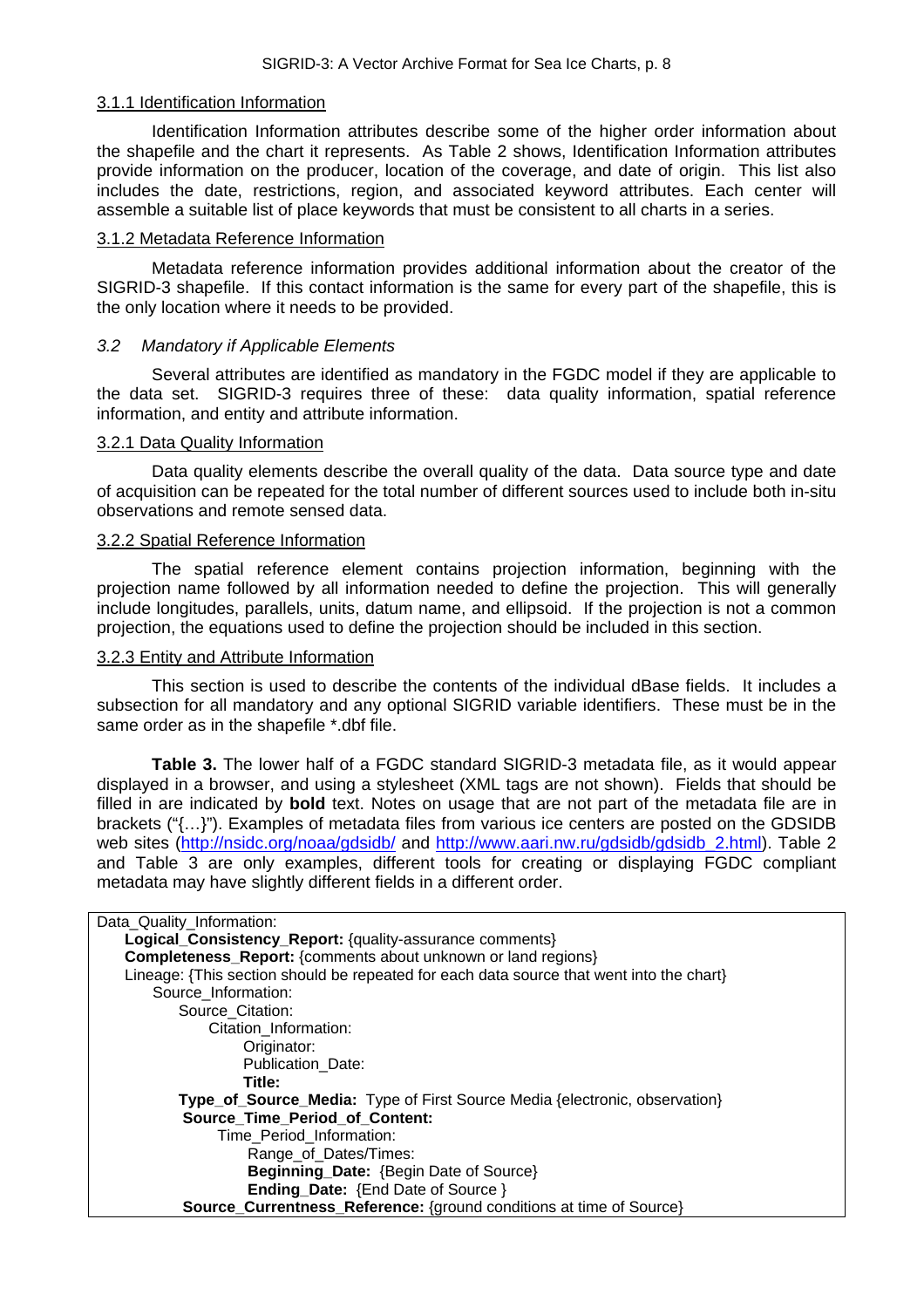| Process_Step:                                                                                |
|----------------------------------------------------------------------------------------------|
| <b>Process Description:</b>                                                                  |
| Process Date:                                                                                |
|                                                                                              |
| Spatial_Reference_Information:                                                               |
| Horizontal_Coordinate_System_Definition:                                                     |
| Planar:                                                                                      |
|                                                                                              |
| Map_Projection: {The items below are mandatory when needed to describe the projection. An    |
| example is shown.}                                                                           |
| Map_Projection_Name: Polar Stereographic                                                     |
| Straight_Vertical_Longitude_from_Pole: 180.000000                                            |
| Standard Parallel: 60.000000                                                                 |
| <b>False_Easting: 0.000000</b>                                                               |
| False_Northing: 0.000000                                                                     |
| Planar_Coordinate_Information:                                                               |
|                                                                                              |
| Planar_Coordinate_Encoding_Method: coordinate_pair                                           |
| Coordinate_Representation:                                                                   |
| Abscissa Resolution: 0.061565                                                                |
| Ordinate Resolution: 0.061565                                                                |
| Planar_Distance_Units: meters                                                                |
| Geodetic_Model:                                                                              |
| Horizontal Datum Name: WGS 1984                                                              |
| Ellipsoid_Name: WGS 1984                                                                     |
| Semi-major Axis: 6378137.000000                                                              |
|                                                                                              |
| Denominator_of_Flattening_Ratio: 298.257224                                                  |
|                                                                                              |
| Entity_and_Attribute_Information:                                                            |
| Detailed_Description:                                                                        |
| Entity_Type:                                                                                 |
| Entity_Type_Label:                                                                           |
| <b>Entity Type Definition:</b>                                                               |
| <b>Entity Type Definition Source:</b>                                                        |
|                                                                                              |
| Attribute:                                                                                   |
|                                                                                              |
| Attribute_Label: {FID}                                                                       |
| Attribute_Definition: {ESRI created internal feature number. Sequential unique whole numbers |
| that are automatically generated.}                                                           |
| Attribute_Definition Source:                                                                 |
| <b>Attribute Domain Values:</b>                                                              |
| Codeset Domain:                                                                              |
| Codeset Name:                                                                                |
|                                                                                              |
| <b>Codeset Source:</b>                                                                       |
| Attribute:                                                                                   |
| Attribute_Label: Shape                                                                       |
| Attribute_Definition: Feature geometry. Coordinates defining the features.                   |
| <b>Attribute Definition Source:</b>                                                          |
| <b>Attribute Domain Values:</b>                                                              |
| Codeset Domain:                                                                              |
| Codeset Name:                                                                                |
|                                                                                              |
| <b>Codeset Source:</b>                                                                       |
| Attribute:                                                                                   |
| Attribute_Label: AREA                                                                        |
| Attribute_Definition: Area of polygon.                                                       |
| <b>Attribute Definition Source:</b>                                                          |
| <b>Attribute Domain Values:</b>                                                              |
| <b>Codeset Domain:</b>                                                                       |
| <b>Codeset Name:</b>                                                                         |
| <b>Codeset Source:</b>                                                                       |
|                                                                                              |
| Attribute:                                                                                   |
| Attribute_Label: PERIMETER                                                                   |
| Attribute_Definition: Perimeter of polygon.                                                  |
| <b>Attribute Definition Source:</b>                                                          |
| <b>Attribute Domain Values:</b>                                                              |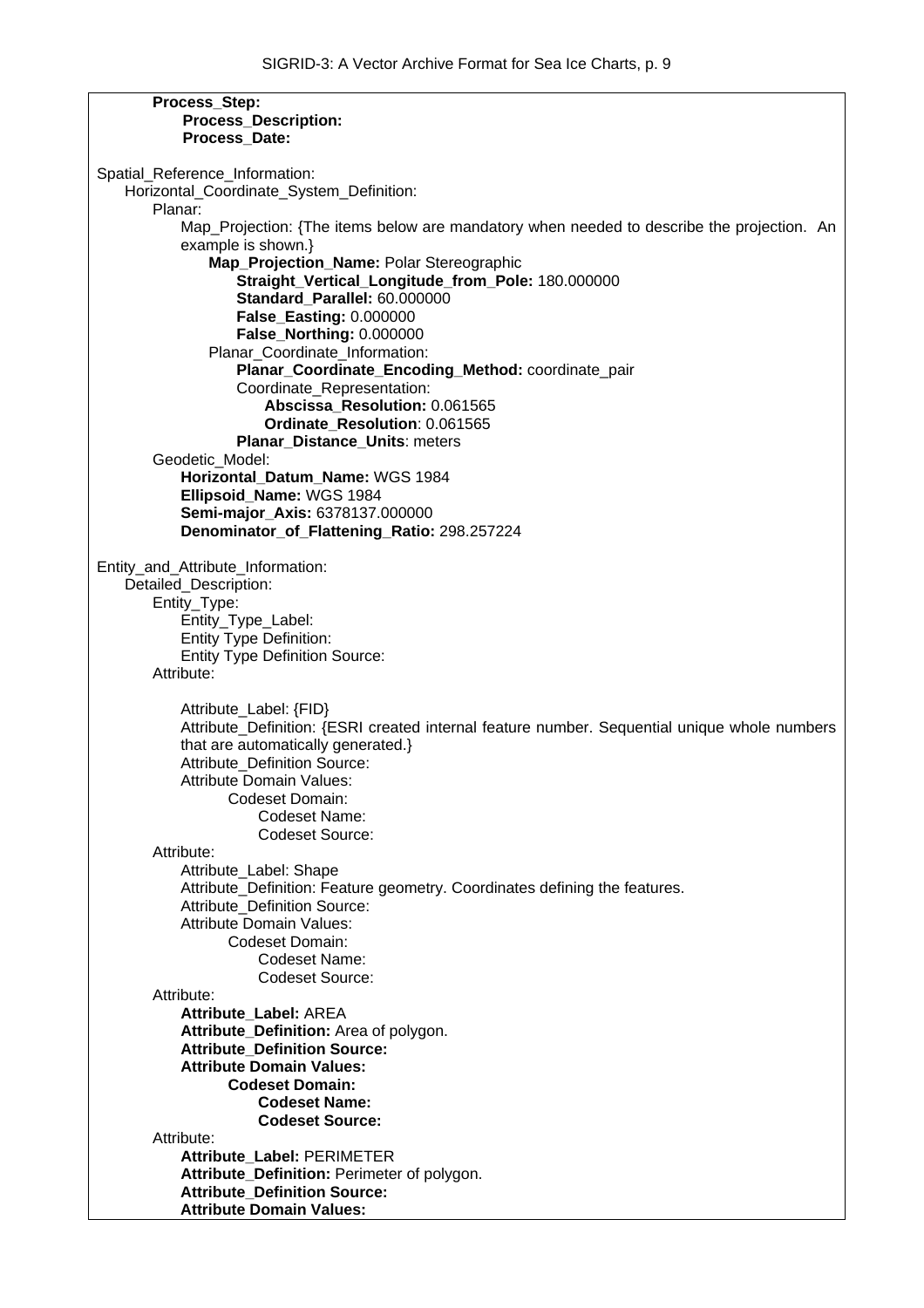| <b>Codeset Domain:</b>                                                            |
|-----------------------------------------------------------------------------------|
| <b>Codeset Name:</b>                                                              |
| <b>Codeset Source:</b>                                                            |
|                                                                                   |
| Attribute:                                                                        |
| Attribute_Label: CT                                                               |
| Attribute Definition: Total Concentration.                                        |
| <b>Attribute Definition Source:</b>                                               |
| <b>Attribute Domain Values:</b>                                                   |
| <b>Codeset Domain:</b>                                                            |
| <b>Codeset Name:</b>                                                              |
| <b>Codeset Source:</b>                                                            |
| Attribute element repeated for CA, SA, FA, CB, SB, FB, CC, SC, FC, CN, CD, and CF |
| Attribute:                                                                        |
| Attribute_Label: POLY_TYPE                                                        |
| Attribute_Definition: Surface type (L,W,).                                        |
| <b>Attribute Definition Source:</b>                                               |
| <b>Attribute Domain Values:</b>                                                   |
| <b>Codeset Domain:</b>                                                            |
| <b>Codeset Name:</b>                                                              |
| <b>Codeset Source:</b>                                                            |
| Attribute element repeated for additional SIGRID-3 variable identifiers, if any   |
|                                                                                   |
|                                                                                   |

#### <span id="page-14-0"></span>**4 General Information**

#### <span id="page-14-1"></span>*4.1 File Naming Conventions*

All ice centers should follow the same guidelines when naming their files. File names are divided into five parts containing information on issuing organization, region covered, date of the chart, feature type and version, as follows:

#### organization-code\_region-name\_yyyymmddd\_feature-type\_version.ext

An underscore separates each division. Organization Code is a unique identifier adopted by each issuing organization (for example, CIS, DMI, AARI, NIC). Region Name is a descriptive name assigned by the issuing organization to identify the geographic region contained in the file (for example, Baffin, Baltic, Chukcha, Hudson Bay, Arctic, and Antarctic). Date is the date for which the information in the file is valid, in the format yyyymmdd. If the information in the file is valid for more than one date, the issuing organization should assign the date that is most representative. The next division describes the one feature type contained in the shapefile set. Two characters are used to identify the feature type as polygons (pl), lines (ln), or points (pt). The final division is used to distinguish between charts that would otherwise have the same name or to facilitate versioning. The first or only chart will use '\_a', additional charts, if any, will use 'b', 'c', and so on. The extension, represented by "ext" above, is .xml, .dbf, .shx, or .shp, depending on the file type.

Example: nic\_antarc\_20030210\_pl\_a.dbf

#### <span id="page-14-2"></span>*4.2 Stylesheets*

Stylesheets are XML documents that make other XML documents, such as SIGRID-3 metadata, displayable using an XML/Java capable browser. Stylesheets have the extension ".xsl". To use a stylesheet with an XML document, include a reference to the stylesheet in the XML document. The stylesheet need not be kept with the XML file. For example, the XML file shown in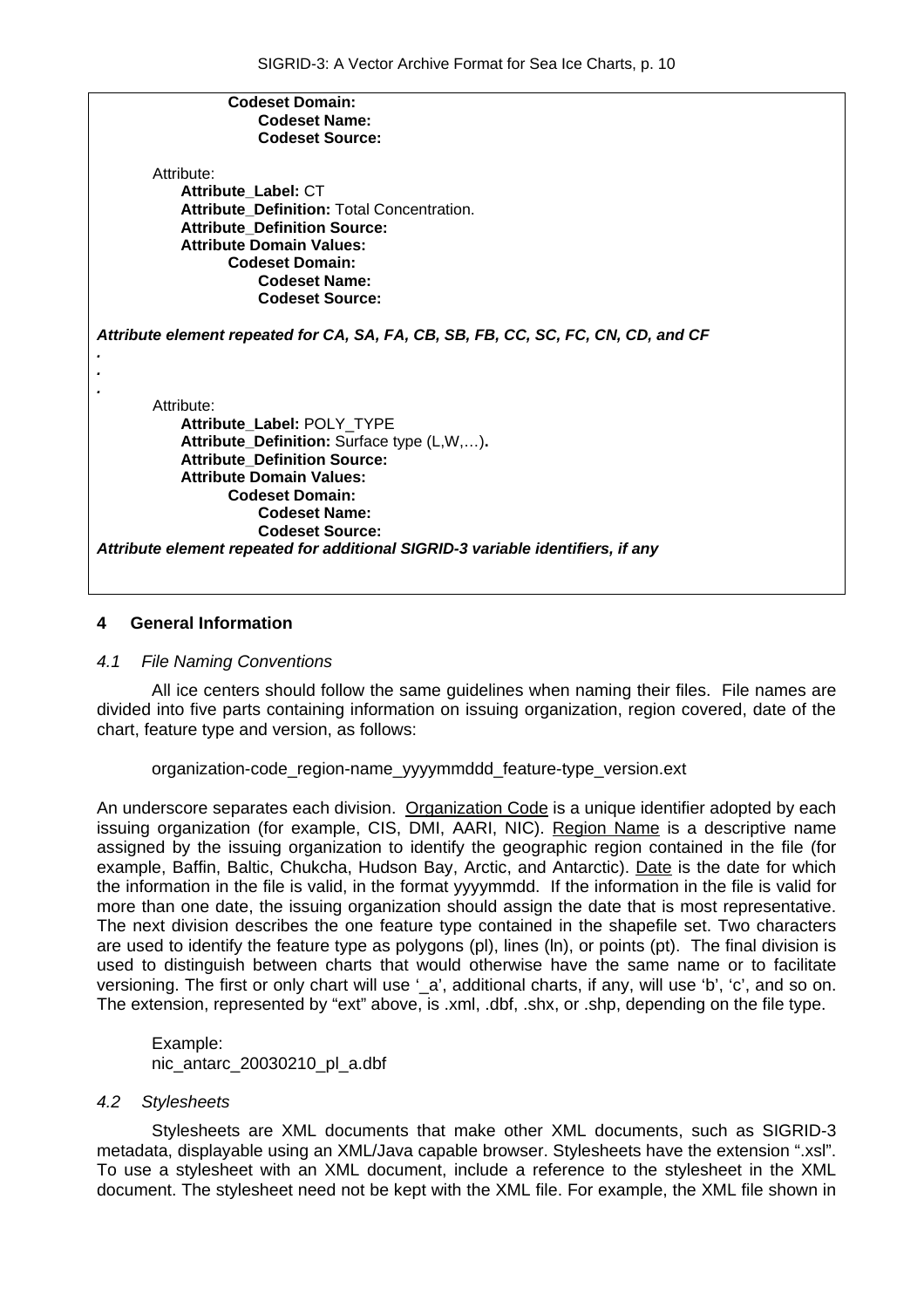Figure 2 references a stylesheet from the FGDC web site. The stylesheet may, however, be included with the XML file to ensure that the XML file is always viewable.

SIGRID-3 does not require a stylesheet. However, the GDSIDB plans to develop a stylesheet that may be used for SIGRID-3 metadata.

**Figure 2.** The first few lines of an XML metadata file from the National Ice Center, showing a reference to an FGDC stylesheet. The first line of an XML file is called the "XML declaration."

```
<?xml version="1.0"?> 
<?xml-stylesheet type="text/xsl" href="http://www.fgdc.gov/FGDC_V2.xsl"?> 
<metadata> 
        <idinfo> 
                <citation> 
                       <citeinfo> 
                              <origin>National Ice Center Naval Ice Center</origin>
                               <pubdate>20030207</pubdate> 
                              <title>arctic030203</title>
                       </citeinfo> 
                </citation>
```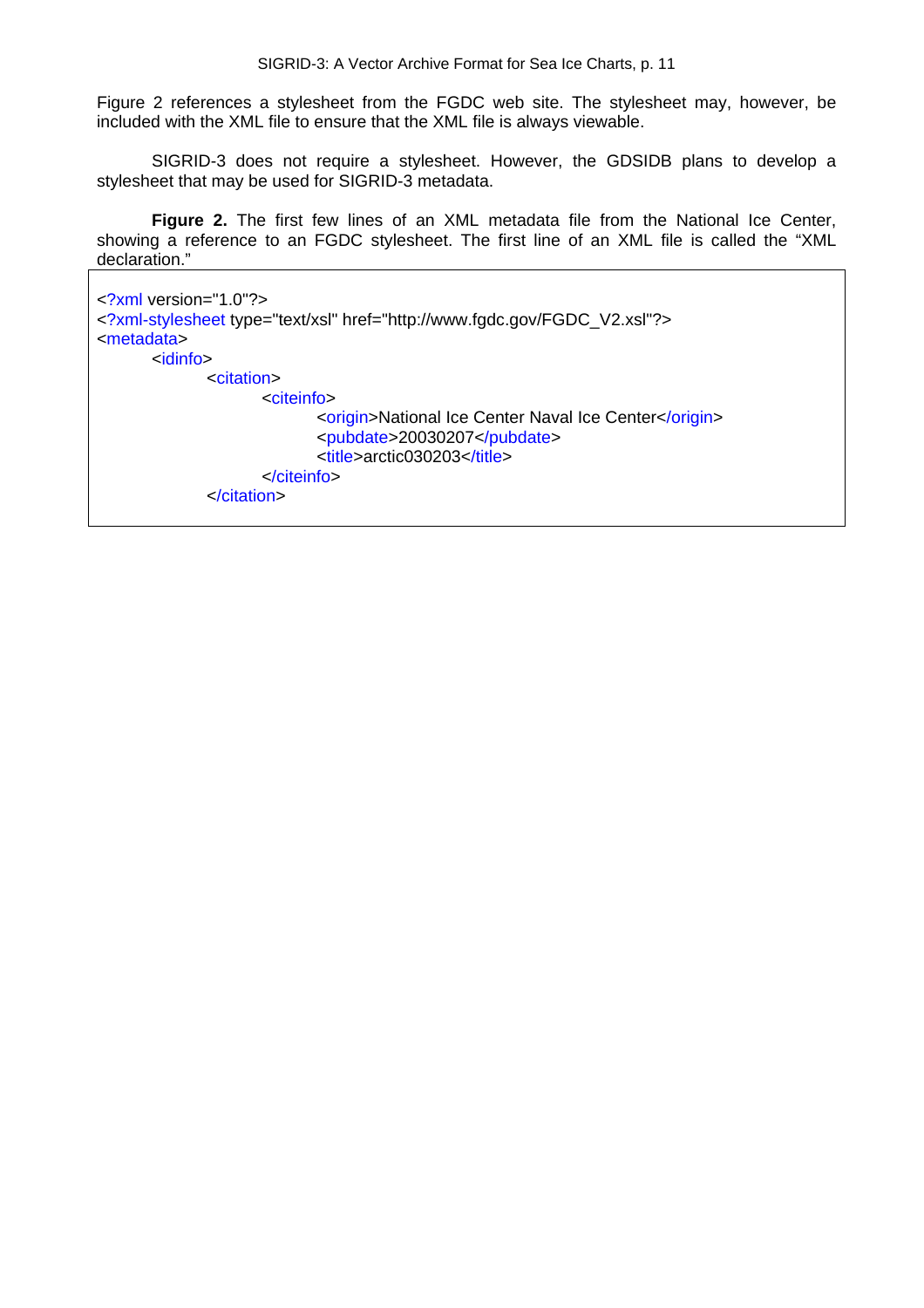#### <span id="page-16-0"></span>**Appendix 1. SIGRID-3, earlier SIGRID versions, discrepancies in use and references**

The first version of SIGRID is described in a white paper by Thomas Thompson (1981). Minor changes were made to this version before it was adopted by WMO in 1989. A simplified version, SIGRID-2, was adopted by WMO in 1994. The full text for the proposed SIGRID (Thompson, 1981), the official SIGRID (WMO, 1989), and SIGRID-2 (WMO, 1994) can be obtained from the U.S. National Snow and Ice Data Center GDSIDB web sites sites (<http://nsidc.org/noaa/gdsidb/>and [http://www.aari.nw.ru/gdsidb/gdsidb\\_2.html\)](http://www.aari.nw.ru/gdsidb/gdsidb_2.html). SIGRID-3 follows SIGRID (WMO, 1989) to the fullest extent possible.

In 1989 a test of SIGRID format was performed, with Argentina, Canada, Japan, U.S., and USSR ice services submitting data in SIGRID format to the GDSIDB. Over subsequent years, use of SIGRID among the centers diverged somewhat. One example of this is the use of variable identifier "CF" for identifying the form of ice. SIGRID (WMO, 1989) specifies that this variable identifier be expressed in two variables consisting of two digits each: FpFpFsFs (FpFp, for the predominant form of ice, and FsFs for the secondary form of ice). However, variable identifiers CA, CB, and CC, for identifying the partial concentration, stage of development, and form of the first thickest ice (CA), second thickest ice (CB), and third thickest ice (CC), also allow for the form of ice to be identified. When form is specified with these variable identifiers, it is expressed in three variables of two digits each: FaFaFbFbFcFc (FaFa for the form of ice corresponding to the stage of development of the first thickest ice, FbFb for the second thickest, and FcFc for the third thickest). Having two options for reporting form may have lead to different interpretations among the services in how to use CF. At present, DMI uses FaFaFbFbFcFc, but also uses FpFp occasionally for reporting the form of strips and patches of ice, while filling FsFs with the "missing" or "dummy" variable. CIS consistently uses FaFaFbFbFcFc, but never uses FpFpFsFs. NIC never uses FaFaFbFbFcFc, filling the spaces with the "missing" or "dummy" variable, and sometimes uses FpFp for reporting the form of strips and patches of ice, while filling FsFs with the "missing" or "dummy" variable.

In SIGRID-3, CF is required. Therefore those services that do not use CF will fill the CF column in the SIGRID-3 dBase file with the dummy variable. Those services that use CF are urged to include notes on how it is used in their metadata.

#### **SIGRID References**

Thompson. 1981. Proposed Format for Gridded Sea Ice Information (SIGRID). Unpublished report prepared for the World Climate Programme. This report is available at: http://nsidc.org/ data/docs/daac/nsidc0050\_aari\_seaice/sigrid.html <http://www.aari.nw.ru/gdsidb/format/sigrid-1.pdf>

World Meteorological Organization. 1989. Annex to Recommendation II (CMM-X) of the Final Report of the Tenth Session of the WMO Commission for Marine Meteorology, Paris, February 1989. World Meteorological Organization. Available by request from [NSIDC User Services.](http://arcss.colorado.edu/forms/contact.html)

World Meteorological Organization. 1994. Format to Provide Sea Ice Data for the World Climate Program (SIGRID-2). World Meteorological Organization. This publication is available at <http://www.aari.nw.ru/gdsidb/format/sigrid-2.html> <http://www.aari.nw.ru/gdsidb/format/sigrid-2.pdf>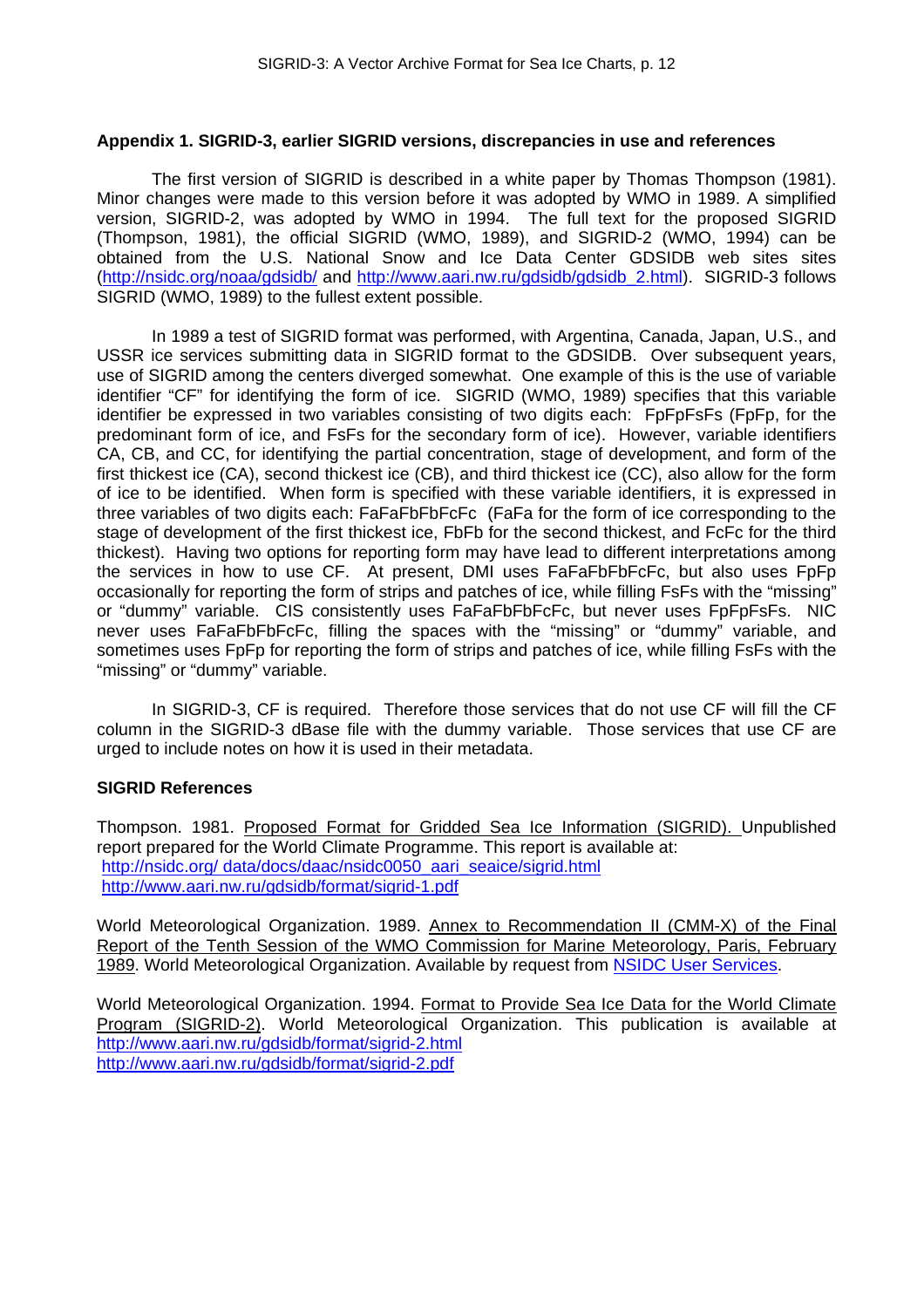# <span id="page-17-0"></span>**Appendix 2. Link to Information on Shapefiles from ESRI**

ESRI Shapefile Technical Description, An ESRI White Paper—July 1998, can be found on the ESRI web site ([http://www.esri.com/software/opengis/openpdf.html\)](http://www.esri.com/software/opengis/openpdf.html) and at [http://www.esri.com/library/whitepapers/pdfs/shapefile.pdf.](http://www.esri.com/library/whitepapers/pdfs/shapefile.pdf)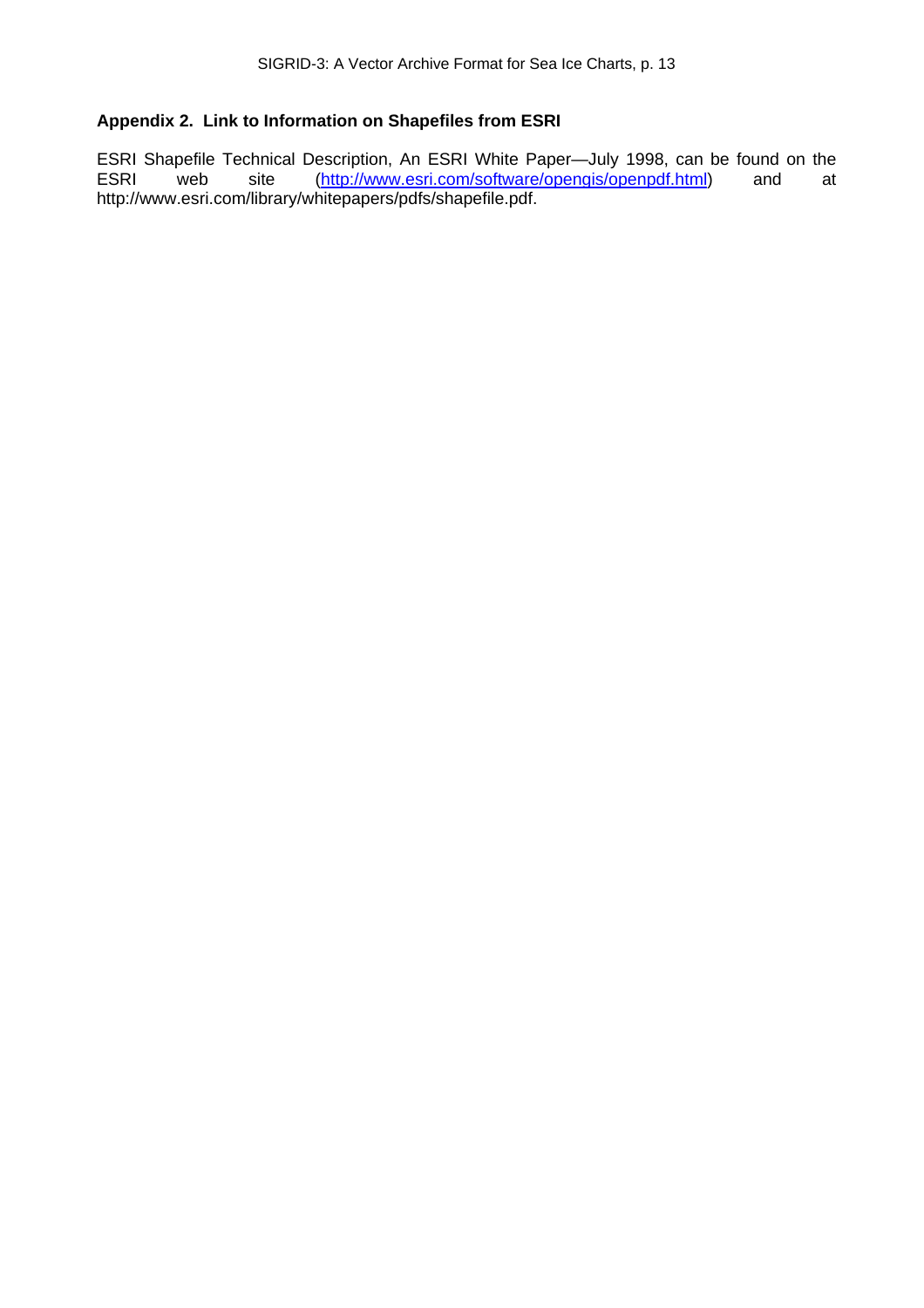## <span id="page-18-0"></span>**Appendix 3. Database (dBase) File Structure**

The database file used in the SIGRID-3 Archive Format is an amalgamation of the Borland Inc. dBase III and dBase IV file types with a few additional nonstandard ESRI features. It is created by the GIS software package when a shapefile is created. The file (which has the same name as the other files making up the shapefile set for a given chart, with the extension \*.dbf) can be read following the file structure of dBase version III. The dBase III file is accessed as two lines of input. The first line is the header. The second line will contain every polygon record without field separators or record terminators. The header describes how to parse the second line.

The header line structure consists of a file header structure and a structure for describing each field. The file header portion occurs once while the description is repeated for each field included. Below are the file structures for SIGRID-3 dBase files.

To learn more about dBase files in general please consult: <http://www.cs.cornell.edu/Courses/cs212/2001fa/Project/Part1/dbf.htm>

#### **Table 2.1** File header

| <b>Byte</b>    | Contents      | Description                                                                 |
|----------------|---------------|-----------------------------------------------------------------------------|
| $\overline{0}$ | 1 byte        | '3' indicating valid dBase III Plus file.                                   |
| $1 - 3$        | 3 bytes       | Date of last update in YYYMMDD format; YYY plus 1900 equals current<br>vear |
| $4 - 7$        | 32-bit number | Number of records in the table                                              |
| $8-9$          | 16-bit number | Number of bytes in the header                                               |
| $10 - 11$      | 16-bit number | Number of bytes in the record                                               |
| $12 - 31$      | 20 bytes      | Reserved bytes                                                              |
| $32-n$         | 32 bytes each | Field descriptor array (table 2.2)                                          |
| $n+1$          | 1 byte        | ODh stored as the field terminator                                          |

#### **Table 2.2** Field description

| <b>Byte</b> | Contents | Description                                                                         |
|-------------|----------|-------------------------------------------------------------------------------------|
| $0 - 10$    | 11 bytes | Field name in ASCII (Zero-filled)                                                   |
| 11          | 1 byte   | Field type in ASCII (C (character) D (date), N (numeric), L (logical), M<br>(memo)) |
| $12 - 15$   | 4 bytes  | Field data address (set in memory; not useful on disk)                              |
| 16          | 1 byte   | Field length in binary                                                              |
| 17          | 1 byte   | Field decimal count in binary                                                       |
| 18-19       | 2 bytes  | Reserved                                                                            |
| 20          | 1 byte   | Work area ID                                                                        |
| $21 - 22$   | 2 bytes  | Reserved                                                                            |
| 23-31       | 9 bytes  | Reserved bytes                                                                      |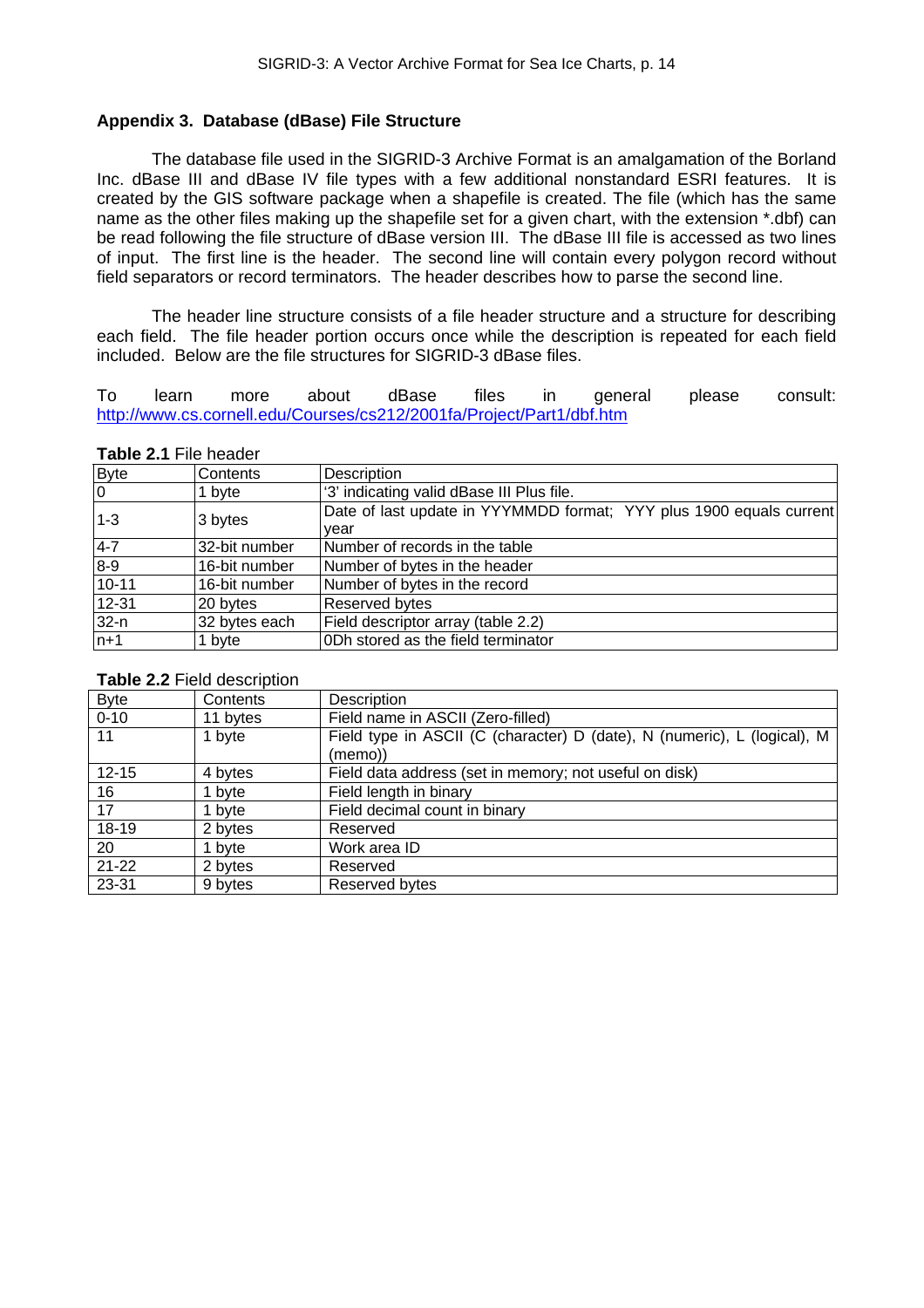# <span id="page-19-0"></span>**Appendix 4. SIGRID-3 Optional Variable Identifiers**

| Identifier                         | $\sigma$ optional vanable factituitors (if only of order (if $\sigma$ ), if $\sigma$<br>Description |  |  |  |  |
|------------------------------------|-----------------------------------------------------------------------------------------------------|--|--|--|--|
|                                    | Dynamic Processes                                                                                   |  |  |  |  |
| <b>DP</b>                          | Dynamic processes                                                                                   |  |  |  |  |
| $\overline{DD}$                    | Direction of dynamic processes                                                                      |  |  |  |  |
| <b>DR</b>                          | Rate of ice drift in tenths of knots                                                                |  |  |  |  |
| DO                                 | Source of information                                                                               |  |  |  |  |
|                                    |                                                                                                     |  |  |  |  |
|                                    | <b>Water Openings</b>                                                                               |  |  |  |  |
| WF                                 | Form of water openings                                                                              |  |  |  |  |
| WN                                 | Number of water openings                                                                            |  |  |  |  |
| <b>WD</b>                          |                                                                                                     |  |  |  |  |
| <b>WW</b>                          | Orientation (direction) of water openings                                                           |  |  |  |  |
|                                    | Width of water openings                                                                             |  |  |  |  |
| <b>WO</b>                          | Source of information                                                                               |  |  |  |  |
|                                    |                                                                                                     |  |  |  |  |
|                                    | <b>Topography Features</b>                                                                          |  |  |  |  |
| <b>RN</b>                          | Nature of topography feature                                                                        |  |  |  |  |
| <b>RA</b>                          | Age of topography feature                                                                           |  |  |  |  |
| <b>RD</b>                          | Orientation of topography feature                                                                   |  |  |  |  |
| <b>RC</b>                          | Concentration of topography feature                                                                 |  |  |  |  |
| <b>RF</b>                          | Frequency of topography feature                                                                     |  |  |  |  |
| <b>RH</b>                          | Height (mean) of topography feature                                                                 |  |  |  |  |
| <b>RO</b>                          | Source of information                                                                               |  |  |  |  |
| <b>RX</b>                          | Maximum height of topography feature                                                                |  |  |  |  |
|                                    |                                                                                                     |  |  |  |  |
| Thickness of Ice                   |                                                                                                     |  |  |  |  |
| EM                                 | Mean thickness of level ice in cm                                                                   |  |  |  |  |
| EX                                 | Maximum thickness of level ice in cm                                                                |  |  |  |  |
| EI                                 | Thickness interval                                                                                  |  |  |  |  |
| EO                                 | Source of information                                                                               |  |  |  |  |
|                                    |                                                                                                     |  |  |  |  |
| Surface features and melting forms |                                                                                                     |  |  |  |  |
| <b>SC</b>                          | Concentration of snow                                                                               |  |  |  |  |
| SN                                 | Snow depth                                                                                          |  |  |  |  |
| <b>SD</b>                          | Orientation (direction) of sastrugies                                                               |  |  |  |  |
| <b>SM</b>                          | Melting forms                                                                                       |  |  |  |  |
| <b>SA</b>                          | Area coverage of water on ice in tenths                                                             |  |  |  |  |
| SO                                 | Source of information                                                                               |  |  |  |  |
|                                    |                                                                                                     |  |  |  |  |
| Icebergs or ice of land origin     |                                                                                                     |  |  |  |  |
| <b>BL</b>                          | Type of iceberg                                                                                     |  |  |  |  |
| <b>BD</b>                          | Direction of drift of iceberg                                                                       |  |  |  |  |
| <b>BE</b>                          | Rate of drift in tenths of knots                                                                    |  |  |  |  |
| <b>BN</b>                          | Number of icebergs                                                                                  |  |  |  |  |
| BY                                 | Day of month                                                                                        |  |  |  |  |
| <b>BO</b>                          | Source of information                                                                               |  |  |  |  |
|                                    |                                                                                                     |  |  |  |  |
|                                    |                                                                                                     |  |  |  |  |
| Sea surface temperature            |                                                                                                     |  |  |  |  |
| TΤ                                 | Sea surface temperature in tenths of degrees                                                        |  |  |  |  |
| <b>TO</b>                          | Source of information                                                                               |  |  |  |  |
|                                    |                                                                                                     |  |  |  |  |
| Source of information              |                                                                                                     |  |  |  |  |
| OP                                 | Primary source of information on which the chart is based                                           |  |  |  |  |
| <b>OS</b>                          | Secondary source of information on which the chart is based                                         |  |  |  |  |
| <b>OT</b>                          | Tertiary source of information on which the chart is based                                          |  |  |  |  |

**Table 3.3** SIGRID-3 optional variable identifiers (from SIGRID (WMO, 1989))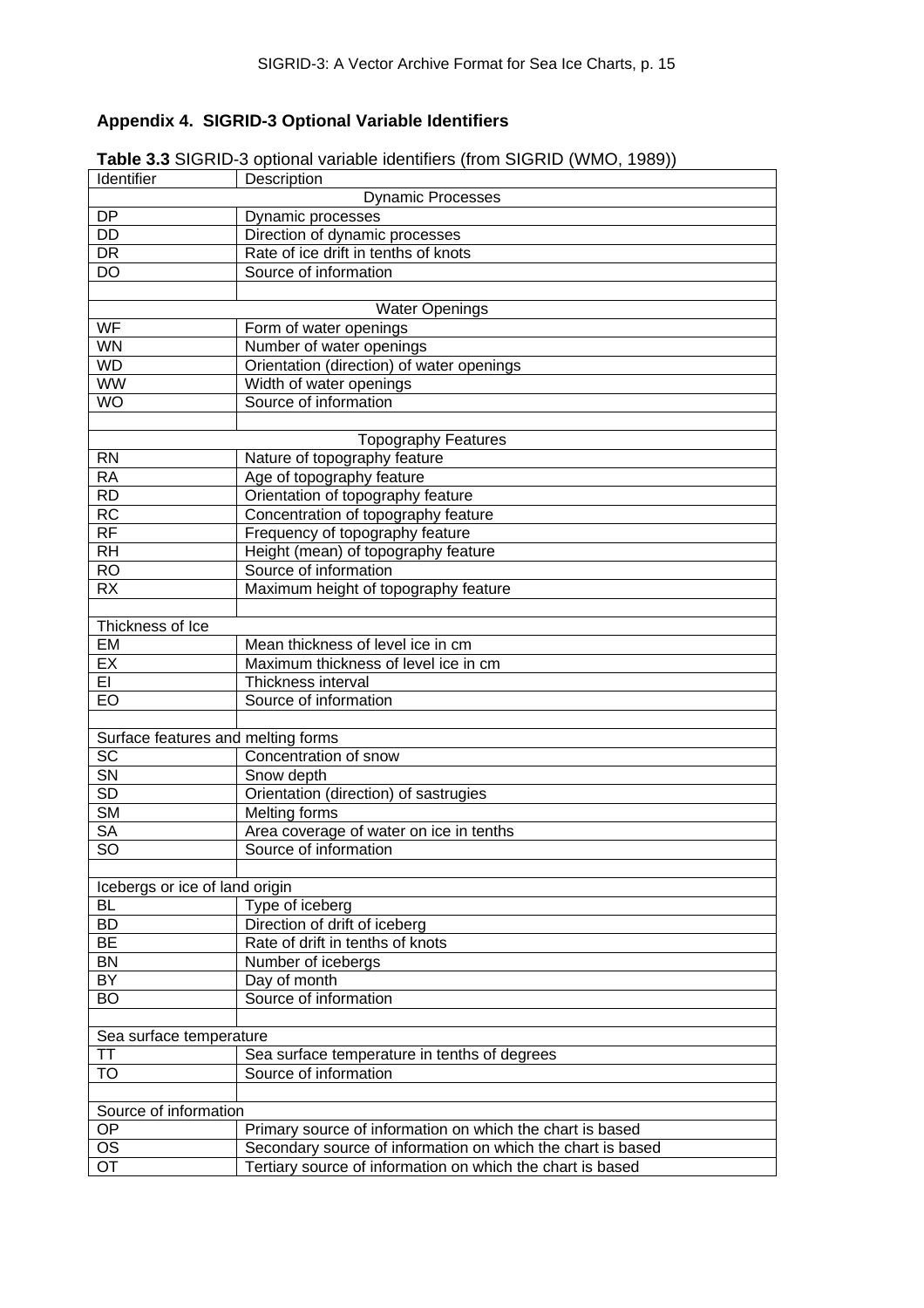# <span id="page-20-0"></span>**Appendix 5. Code Tables for SIGRID-3 Variables**

Tables 4.1 – 4.4 are for mandatory variables. The remainder is for optional variables.

| Definition                                                                    | $\cup$ , $\cup$ , $\cup$ , $\cup$ , $\cup$ , $\cup$ , $\cup$ , $\cup$ , $\cup$ , $\cup$ , $\cup$ , $\cup$ , $\cup$ , $\cup$ , $\cup$ , $\cup$ , $\cup$ , $\cup$ , $\cup$ , $\cup$ , $\cup$ , $\cup$ , $\cup$ , $\cup$ , $\cup$ , $\cup$ , $\cup$ , $\cup$ , $\cup$ , $\cup$ , $\cup$ , $\cup$ , $\cup$ , $\cup$ , $\cup$ , $\cup$ , $\cup$ , |
|-------------------------------------------------------------------------------|----------------------------------------------------------------------------------------------------------------------------------------------------------------------------------------------------------------------------------------------------------------------------------------------------------------------------------------------|
|                                                                               | Code Figure                                                                                                                                                                                                                                                                                                                                  |
| Ice Free                                                                      | 00                                                                                                                                                                                                                                                                                                                                           |
| Less than 1/10 (open water)                                                   | 01                                                                                                                                                                                                                                                                                                                                           |
| <b>Bergy Water</b>                                                            | $\overline{02}$                                                                                                                                                                                                                                                                                                                              |
| 1/10                                                                          | 10                                                                                                                                                                                                                                                                                                                                           |
| $\sqrt{2/10}$                                                                 | 20                                                                                                                                                                                                                                                                                                                                           |
| 3/10                                                                          | 30                                                                                                                                                                                                                                                                                                                                           |
| 4/10                                                                          | 40                                                                                                                                                                                                                                                                                                                                           |
| 5/10                                                                          | 50                                                                                                                                                                                                                                                                                                                                           |
| 6/10                                                                          | 60                                                                                                                                                                                                                                                                                                                                           |
| 7/10                                                                          | $\overline{70}$                                                                                                                                                                                                                                                                                                                              |
| 8/10                                                                          | 80                                                                                                                                                                                                                                                                                                                                           |
| 9/10                                                                          | 90                                                                                                                                                                                                                                                                                                                                           |
| 10/10                                                                         | 92                                                                                                                                                                                                                                                                                                                                           |
|                                                                               |                                                                                                                                                                                                                                                                                                                                              |
| Concentration intervals (lowest concentration in interval followed by highest |                                                                                                                                                                                                                                                                                                                                              |
| concentration in interval)                                                    |                                                                                                                                                                                                                                                                                                                                              |
| $9/10 - 10/10$                                                                | 91                                                                                                                                                                                                                                                                                                                                           |
| $8/10 - 9/10$                                                                 | 89                                                                                                                                                                                                                                                                                                                                           |
| $8/10 - 10/10$                                                                | 81                                                                                                                                                                                                                                                                                                                                           |
| $7/10 - 9/10$                                                                 | 79                                                                                                                                                                                                                                                                                                                                           |
| $7/10 - 8/10$                                                                 | $\overline{78}$                                                                                                                                                                                                                                                                                                                              |
| $6/10 - 8/10$                                                                 | 68                                                                                                                                                                                                                                                                                                                                           |
| $6/10 - 7/10$                                                                 | 67                                                                                                                                                                                                                                                                                                                                           |
| $5/10 - 7/10$                                                                 | 57                                                                                                                                                                                                                                                                                                                                           |
| $5/10 - 6/10$                                                                 | 56                                                                                                                                                                                                                                                                                                                                           |
| $4/10 - 6/10$                                                                 | 46                                                                                                                                                                                                                                                                                                                                           |
| $4/10 - 5/10$                                                                 | 45                                                                                                                                                                                                                                                                                                                                           |
| $3/10 - 5/10$                                                                 | 35                                                                                                                                                                                                                                                                                                                                           |
| $3/10 - 4/10$                                                                 | 34                                                                                                                                                                                                                                                                                                                                           |
| $\sqrt{2/10-4/10}$                                                            | $\overline{24}$                                                                                                                                                                                                                                                                                                                              |
| $2/10 - 3/10$                                                                 | 23                                                                                                                                                                                                                                                                                                                                           |
| $1/10 - 3/10$                                                                 | 13                                                                                                                                                                                                                                                                                                                                           |
| $1/10 - 2/10$                                                                 | 12                                                                                                                                                                                                                                                                                                                                           |
| Unknown                                                                       | 99                                                                                                                                                                                                                                                                                                                                           |

<span id="page-20-1"></span>**Table 4.1** Concentration codes for variable identifiers CT, CA, CB, and CC.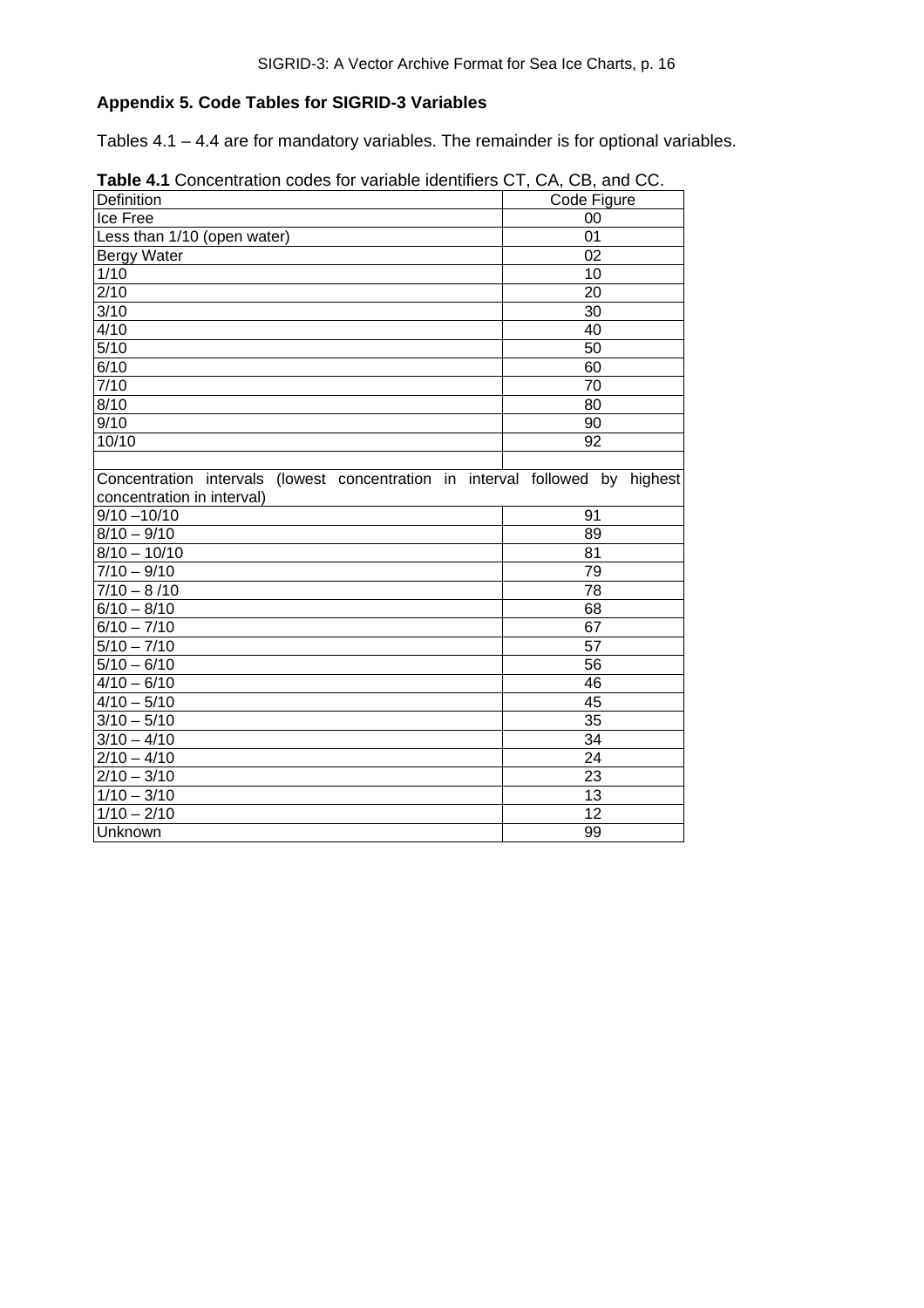| Stage of Development    | Thickness         | Code Figure |
|-------------------------|-------------------|-------------|
| Ice Free                |                   | 00          |
| No Stage of Development |                   | 80          |
| New Ice                 |                   | 81          |
| Nilas, Ice Rind         | $< 10 \text{ cm}$ | 82          |
| Young Ice               | 10 - 30 cm        | 83          |
| Grey Ice                | 10 - 15 cm        | 84          |
| Grey - White Ice        | 15 - 30 cm        | 85          |
| <b>First Year Ice</b>   | 30 - 200 cm       | 86          |
| Thin First Year Ice     | 30 - 70 cm        | 87          |
| Thin First Year Stage 1 | 30 - 50 cm        | 88          |
| Thin First Year Stage 2 | 50 - 70 cm        | 89          |
| For Later Use           |                   | 90          |
| Medium First Year Ice   | 70 - 120 cm       | 91          |
| For Later Use           |                   | 92          |
| Thick First Year Ice    | > 120 cm          | 93          |
| For Later Use           |                   | 94          |
| Old Ice                 |                   | 95          |
| Second Year Ice         |                   | 96          |
| Multi-Year Ice          |                   | 97          |
| Glacier Ice             |                   | 98          |
| Undetermined/Unknown    |                   | 99          |

<span id="page-21-0"></span>**Table 4.2** Thickness of ice or stage of development codes for variable identifiers SA, SB, SC, CN, and CD.

<span id="page-21-1"></span>**Table 4.3** Form of ice codes for variable identifiers FA, FB, FC, and CF.

| Form                             | Size/Concentration   | Code Figure |
|----------------------------------|----------------------|-------------|
| Pancake Ice                      | 30 cm - 3 m          | 00          |
| Shuga/Small Ice Cake, Brash Ice  | < 2 m across         | 01          |
| Ice Cake                         | < 20 m across        | 02          |
| <b>Small Floe</b>                | 20 m - 100 m across  | 03          |
| Medium Floe                      | 100 m - 500 m across | 04          |
| <b>Big Floe</b>                  | 500 m - 2 km across  | 05          |
| Vast Floe                        | 2 km - 10 km across  | 06          |
| <b>Giant Floe</b>                | > 10 km across       | 07          |
| <b>Fast Ice</b>                  |                      | 08          |
| Growlers, Floebergs or Floebiits |                      | 09          |
| Icebergs                         |                      | 10          |
| <b>Strips and Patches</b>        | concentrations 1/10  | 11          |
| <b>Strips and Patches</b>        | concentrations 2/10  | 12          |
| <b>Strips and Patches</b>        | concentrations 3/10  | 13          |
| <b>Strips and Patches</b>        | concentrations 4/10  | 14          |
| <b>Strips and Patches</b>        | concentrations 5/10  | 15          |
| <b>Strips and Patches</b>        | concentrations 6/10  | 16          |
| <b>Strips and Patches</b>        | concentrations 7/10  | 17          |
| <b>Strips and Patches</b>        | concentrations 8/10  | 18          |
| <b>Strips and Patches</b>        | concentrations 9/10  | 19          |
| <b>Strips and Patches</b>        | concentrations 10/10 | 20          |
| Level Ice                        |                      | 21          |
| Undetermined/Unknown             |                      | 99          |

<span id="page-21-2"></span>

| Table 4.4 List of Poly_type character variables |  |  |  |
|-------------------------------------------------|--|--|--|
|-------------------------------------------------|--|--|--|

| Land                           |   |
|--------------------------------|---|
| Water – sea ice free           | w |
| Ice – of any concentration     |   |
| No Data                        |   |
| Ice Shelf / Ice of Land Origin |   |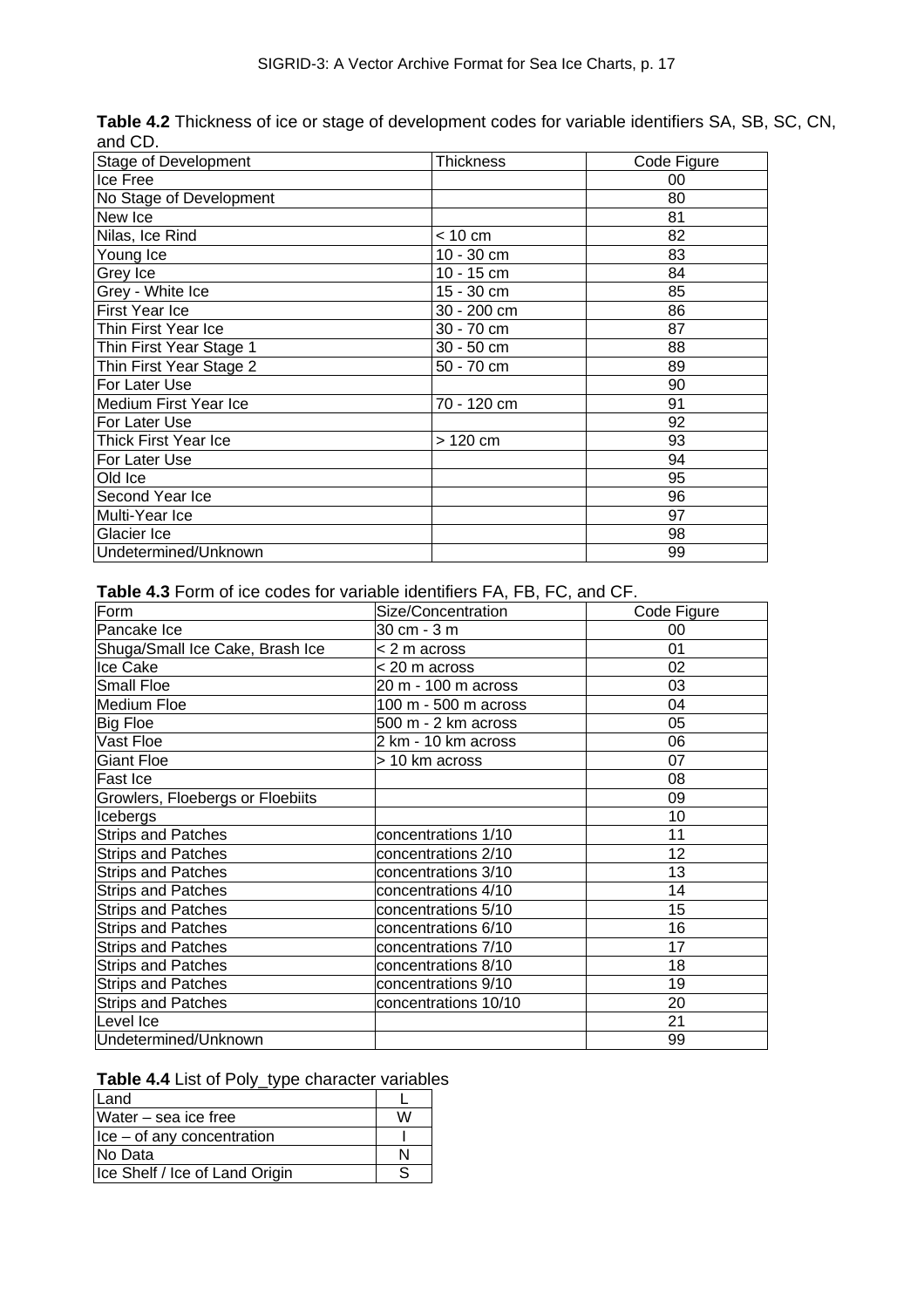<span id="page-22-0"></span>

| Table 4.5 Dynamic processes        |   |
|------------------------------------|---|
| Compacting ice, no intensity given |   |
| Compacting ice, slight             |   |
| Compacting ice, considerable       |   |
| Compacting ice, strong             | 3 |
| Diverging ice                      |   |
| Shearing ice                       | 5 |
| Ice drift, rate 0,1 - 0,9 knots    | 6 |
| Ice drift, rate 1,0 - 1,9 knots    |   |
| Ice drift, rate 2,0 - 2,9 knots    |   |
| Ice drift, rate 3,0 knots or more  |   |

# <span id="page-22-1"></span>**Table 4.6** Direction indicator



## <span id="page-22-2"></span>**Table 4.7** Form of water opening

| Cracks                     |   |
|----------------------------|---|
| Crack at specific location |   |
| Lead                       |   |
| Frozen lead                |   |
| Polynia                    | h |
| Ice edge                   |   |

# <span id="page-22-3"></span>**Table 4.8** Number of water openings

| $\overline{2}$ | 2 |
|----------------|---|
| $3-5$          | 3 |
| $5 - 10$       | 4 |
| 10             | 5 |

# <span id="page-22-4"></span>**Table 4.9** Nature of topographic feature (deformation)

| Rafting              |  |
|----------------------|--|
| <b>Hummocks</b>      |  |
| Ridges               |  |
| Jammed brash barrier |  |

# <span id="page-22-5"></span>**Table 4.10** Age of topographic feature

| New            |  |
|----------------|--|
| Weathered      |  |
| very weathered |  |
| Aged           |  |
| Consolidated   |  |